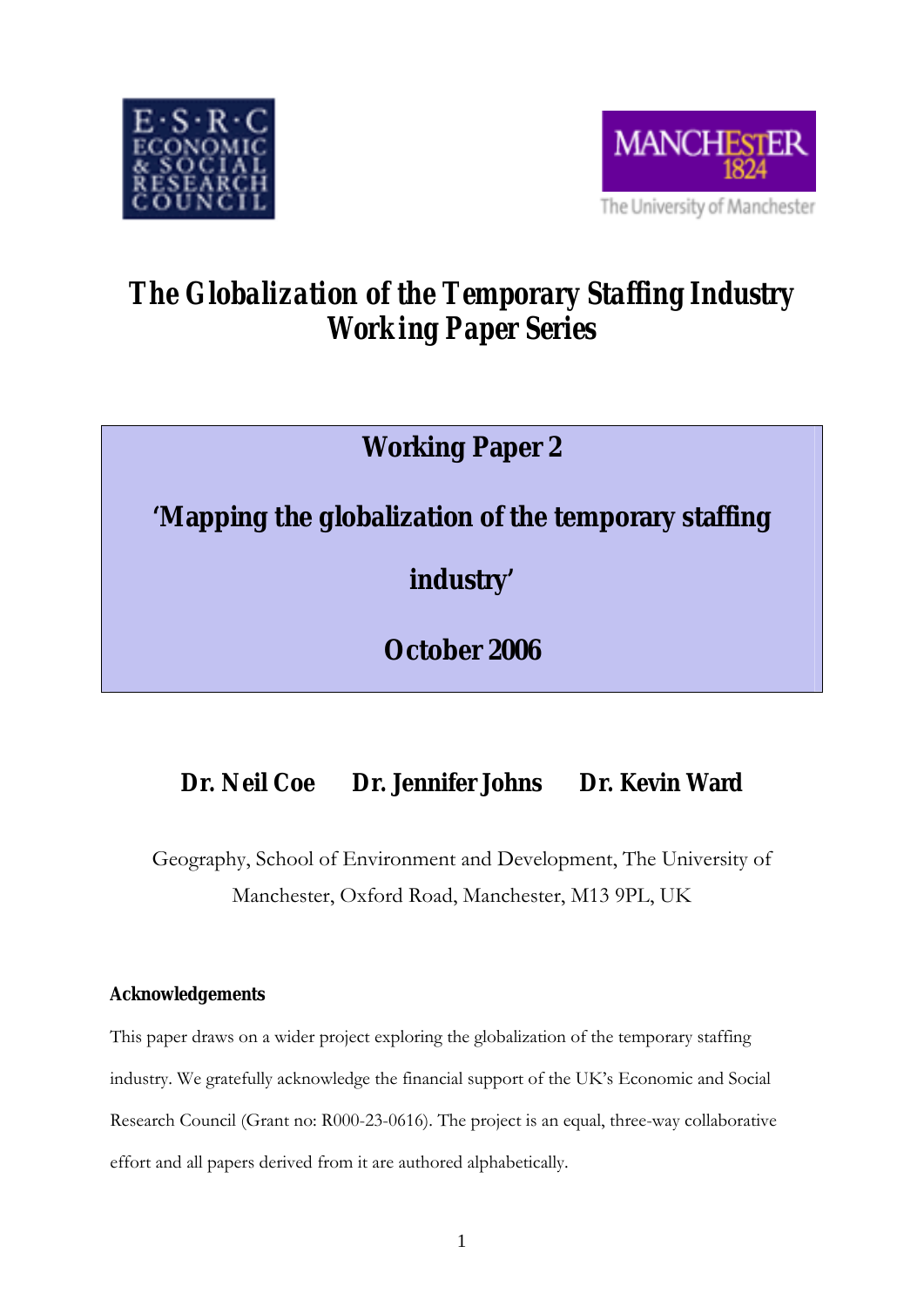#### **Abstract**

Very little is currently known about the globalization of the temporary staffing industry, a strategically significant sector given its role in promulgating wider labour market flexibility. This paper starts to rectify this research lacuna in four ways: by identifying and profiling the top 20 transnational staffing agencies; by mapping the globalization of those firms; by offering a typology of the leading transnational agencies based on their functional and geographic characteristics; and by charting a research agenda for future work on this sector. Similarities to, and differences from, the patterns and processes of expansion in other business service sectors are detailed.

**Keywords:** *globalization, business services, temporary staffing industry*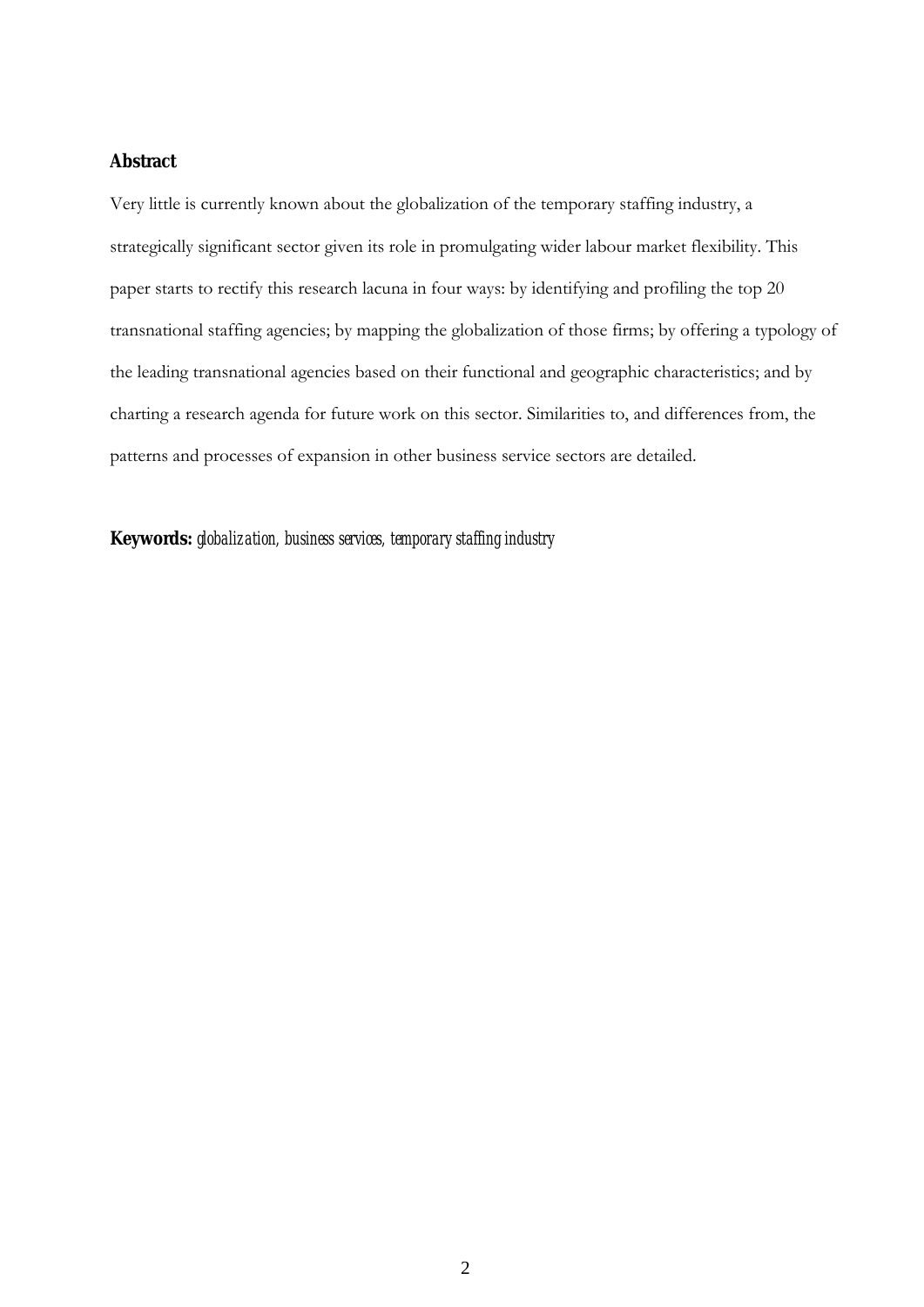The economic role that the staffing industry plays is becoming more important every day as the world becomes increasingly interdependent and the process of globalization affects the economies of all countries. Globalization means competition, and competition means productivity, and productivity means using labor as efficiently as possible – the right worker in the right job at the right time (Biller 2005: 1).

#### **Introduction**

Although 'globalization' has become a ubiquitous watchword of our times, many aspects of this complex set of processes are still poorly understood. While the literature on the topic of economic globalization continues to grow exponentially, the range of sectors used to illustrate these processes – understood as the increasing functional integration of cross border activity (Dicken, 2003) – remains somewhat narrow. In particular, the globalization of service activities is still relatively poorly elucidated in comparison to our understanding of manufacturing sectors, despite the fact that services accounted for 60 percent of the world's inward foreign direct investment stock in 2003 (up from 49 percent in 1990) and 68 percent of world inward FDI flows over the period 2001-2003 (up from 54 percent during 1989-1991) (UNCTAD, 2005).

As Greenwood *et al.* (1999) describe, services (and in particular business and producer services) possess two important attributes which mean that they do not conform to the typical manufacturing model – namely the sequential adding of value in different locations as products are assembled – that seems to underlie much of the literature on economic globalization. First, they deal primarily in embodied knowledge, and hence overseas growth is relatively more dependent on the mobility of employees. The result is often the establishment of internationally co-ordinated teams and projectbased forms of working (Grabher, 2001). Second, production and marketing are more closely tied – despite the impacts of new information and communication technologies that are making some services more 'tradable' – resulting in more extensive patterns of corporate activity. We should not necessarily assume, however, that this leads to a replicated multi-domestic structure of national subsidiaries, perhaps best characterised as 'internationalization' rather than 'globalization'. In reality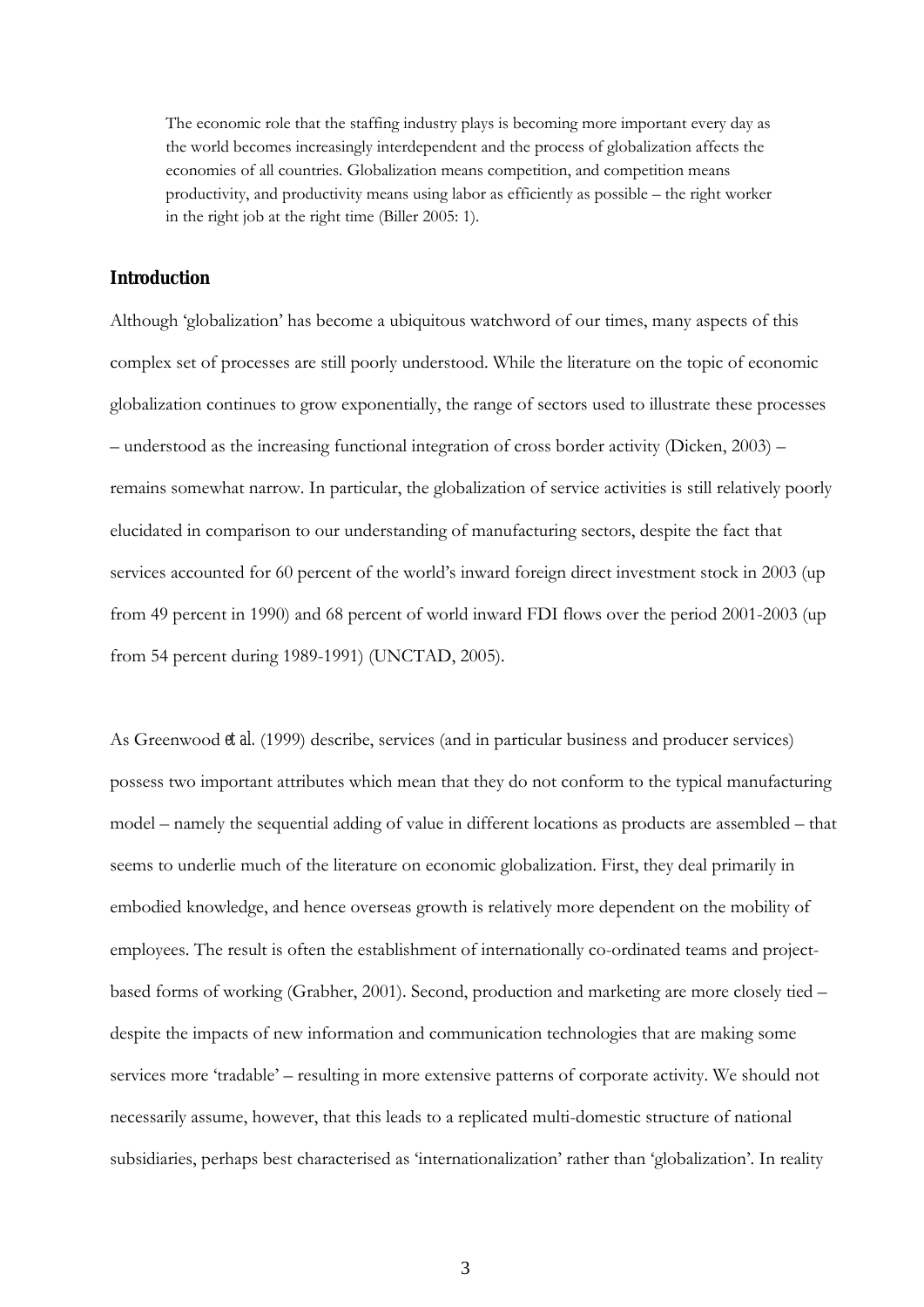the picture is far more complex than this, with service activities being organised and co-ordinated at intermediate regional 'scales of integration' between the national and the global (Coe, 2003).

Within the globalization literature, the coverage of business services and their international expansion is uneven. In short, there is still much to be revealed about how broad ranges of peopleand knowledge-oriented service tasks are being delivered within and across countries and regions. For sectors such as advertising, banking/finance, law, management consultancy and computer software/services, we now have decent knowledge of their globalization dynamics and drivers (see, for example, Leslie, 1995; Glückler, 2006; Jones, 2003; Beaverstock *et al*., 1999; and Coe, 1997, respectively). In others, for example architecture, environmental consultancy, headhunting and property services, for example, our knowledge is far sketchier (although see Knox and Taylor, 2005; Schulz, 2005; Faulconbridge *et al*., 2005; and Wood, 2004, respectively). We can add the temporary staffing industry – the subject of this paper – into this latter category, with there being only a sprinkling of studies that have started to explore globalization in this sector (Ward, 2001; 2004: Peck *et al*., 2005).

Temporary staffing agencies are a form of labour market intermediary, meeting the needs of client companies for contract workers of many kinds. With a core business of *labour supply*, temporary staffing is a very particular kind of 'people-based' business service activity, and one which, by its very nature, is always *delivered* locally. While in the early 1970s the industry was only really visible in the US, and the European markets of the UK, France and the Netherlands, the industry has now become increasingly 'global'. Consolidation of the industry in its core markets of North America and Western Europe has been accompanied by substantial growth in the remainder of Western Europe, and most recently, in the emerging markets of Eastern Europe, Latin America and East Asia. The global temporary staffing industry was estimated to be worth some US\$250bn in 2005 (Staffing Industry Analysts, 2006). At the global level, the industry is heavily concentrated, with an elite group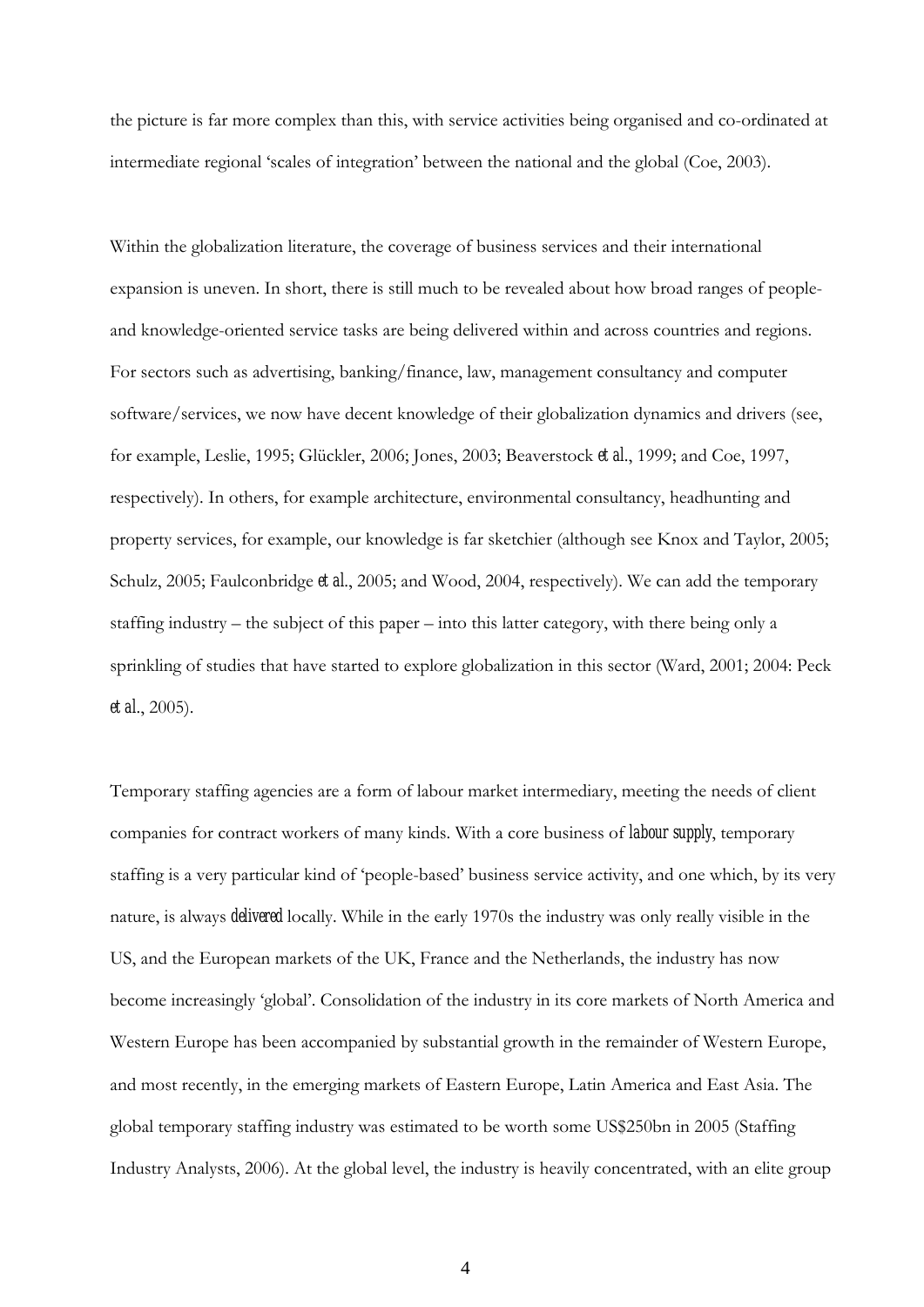of 20 American, Western European and Japanese agencies accounting for 39 percent of the global market (see Table 1), a pattern of concentration mirrored in many other business service sectors (e.g. Beaverstock *et al*., 1999). In large part, the dominance of these firms reflects their emergence from, or proximity to, the largest national markets for temporary staffing: the US (\$84bn in 2004; 2.5 million temporary workers placed daily, in full time equivalents), UK (\$42bn; 1.4 million), France (\$23bn; 570,000), Japan (\$23bn; 900,000), Germany (\$9bn; 344,000) and the Netherlands (\$8bn; 157,000).

| Rank           | Firm<br>Origin                    |             | <b>Revenue</b> |  |
|----------------|-----------------------------------|-------------|----------------|--|
|                |                                   |             | (Sm)           |  |
| $\mathbf{1}$   | Adecco                            | Switzerland | 22,732.00      |  |
| 2              | Manpower                          | US          | 16,080.40      |  |
| 3              | Vedior                            | Netherlands | 8,125.80       |  |
| $\overline{4}$ | Randstad                          | Netherlands | 7,873.80       |  |
| 5              | Kelly Services                    | US          | 5,289.83       |  |
| 6              | Crystal                           | Japan       | 5,100.00       |  |
| 7              | Allegis Group                     | US          | 4,382.43       |  |
| 8              | United Services Group             | Netherlands | 3,544.70       |  |
| 9              | Robert Half                       | US          | 3,338.44       |  |
| 10             | Hays                              | UK          | 2,981.82       |  |
| 11             | <b>Staff Service</b>              | Japan       | 2,958.00       |  |
| 12             | <b>Volt Information Services</b>  | US          | 2,177.62       |  |
| 13             | Spherion                          | US          | 1,971.67       |  |
| 14             | Tempstaff                         | Japan       | 1,862.10       |  |
| 15             | MPS Group                         | US          | 1,684.70       |  |
| 16             | Pasona                            | Japan       | 1,680.48       |  |
| 17             | <b>Express Personnel Services</b> | US          | 1,550.00       |  |
| 18             | Hudson Highland                   | US          | 1,428.27       |  |
| 19             | Labor Ready                       | US          | 1,236.07       |  |
| 20             | CDI Corp.                         | US          | 1,133.58       |  |

**Table 1: Top 20 staffing agencies, 2005** 

Source: adapted from Staffing Industry Analysts (2006). Note: *italics* indicate privately owned companies

Much less is known, however, about globalization processes in the sector, a gap which this paper starts to rectify. International investment has accelerated since the mid-1990s, with all the leading agencies seeing a significant fall in the share of revenues derived from their home country. To give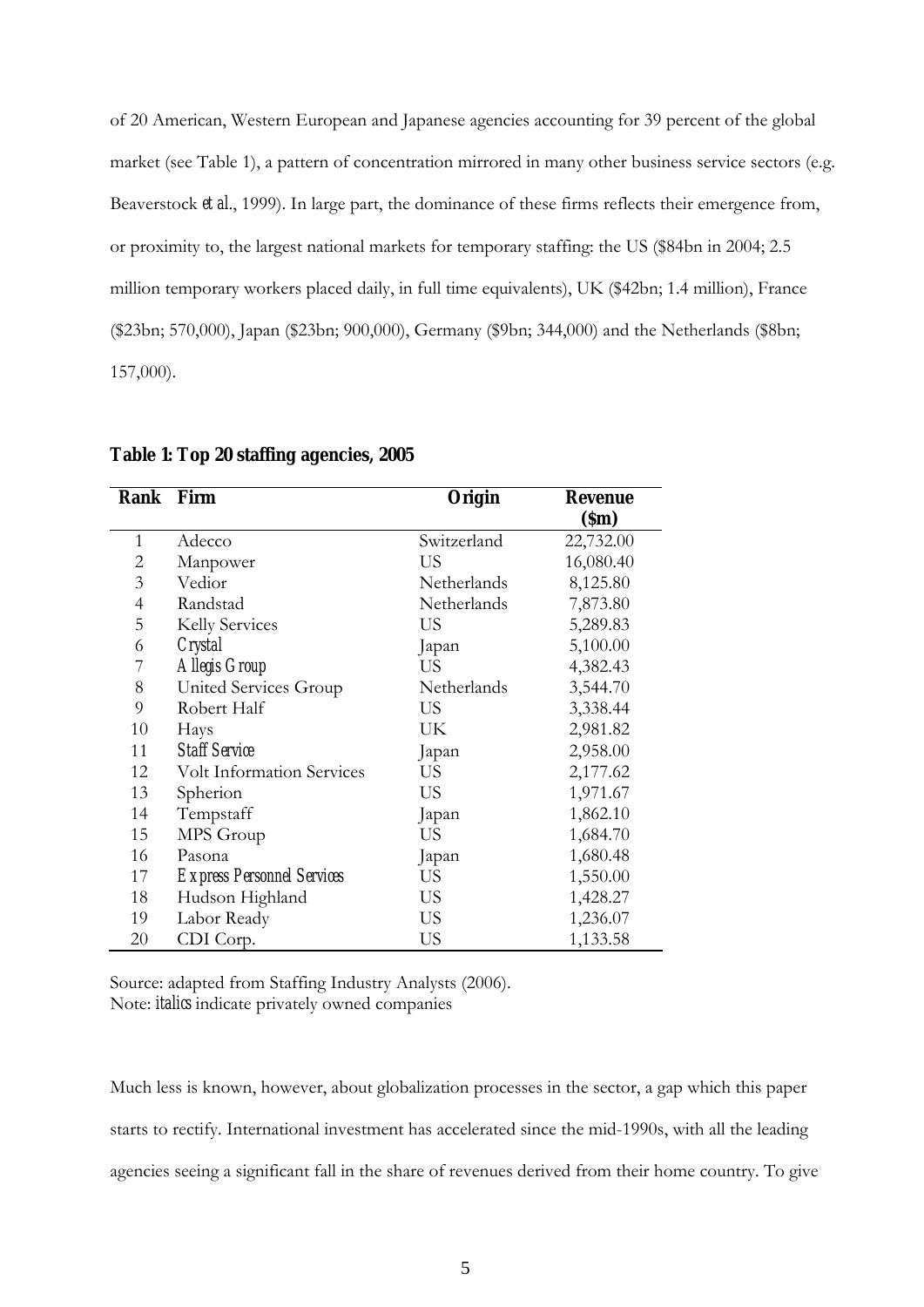one example, US-based Manpower, the second largest agency globally with annual revenues of over US\$16bn in 2005, expanded its foreign revenues from 57 to 84 percent of the total over the period 1995-2005. There are things we do know about temporary staffing. A voluminous literature exists across economics, political science and sociology. However, despite research on the characteristics of the temporary staffing workforce (Parker, 1994, Vosko 2000), on the terms and conditions of those placed through temporary staffing agencies (Rogers, 2000; Storrie 2002), on the reasons why client firms and client workers use temporary staffing agencies (Ward *et al.*, 2001; Breugel *et al.*, 2005), and on what the labour market consequences are temporary staffing workers (Korpi and Levin 2001; Purcell *et al.* 2004), very little is known about the organisational geographies and strategies of these major transnational corporations. Equally, while our understanding of the temporary staffing industry in the two core markets of the US and the UK has advanced considerably in recent years (Peck and Theodore 2002, 2006; Theodore and Peck, 2002; Ward, 2003, 2005), information about the temporary staffing markets of other countries, and the role that the leading transnational agencies play in their development, remains sparse.

In addition to the sheer scale and degree of international expansion, there are three additional reasons why globalization in this industry is significant. First, preliminary research suggests there are complex geographies to the globalization process in this sector. While in established markets agencies are seeking to make greater inroads into the business of client companies through diversification and thereby become structural rather than cyclical tools of labour management (Ward, 2003), in developing markets, by contrast, their immediate concern is the construction of markets and gaining market share (Peck *et al.,* 2005). Second, while much of the literature on business service internationalisation has focused on the initial importance of following transnational manufacturing clients, the overseas expansion of temporary staffing seems to be more tied to the globalization of other service sectors such as finance, healthcare, telecommunications and IT, thus revealing interesting and hitherto under-researched inter-sectoral dynamics. Third, the temporary staffing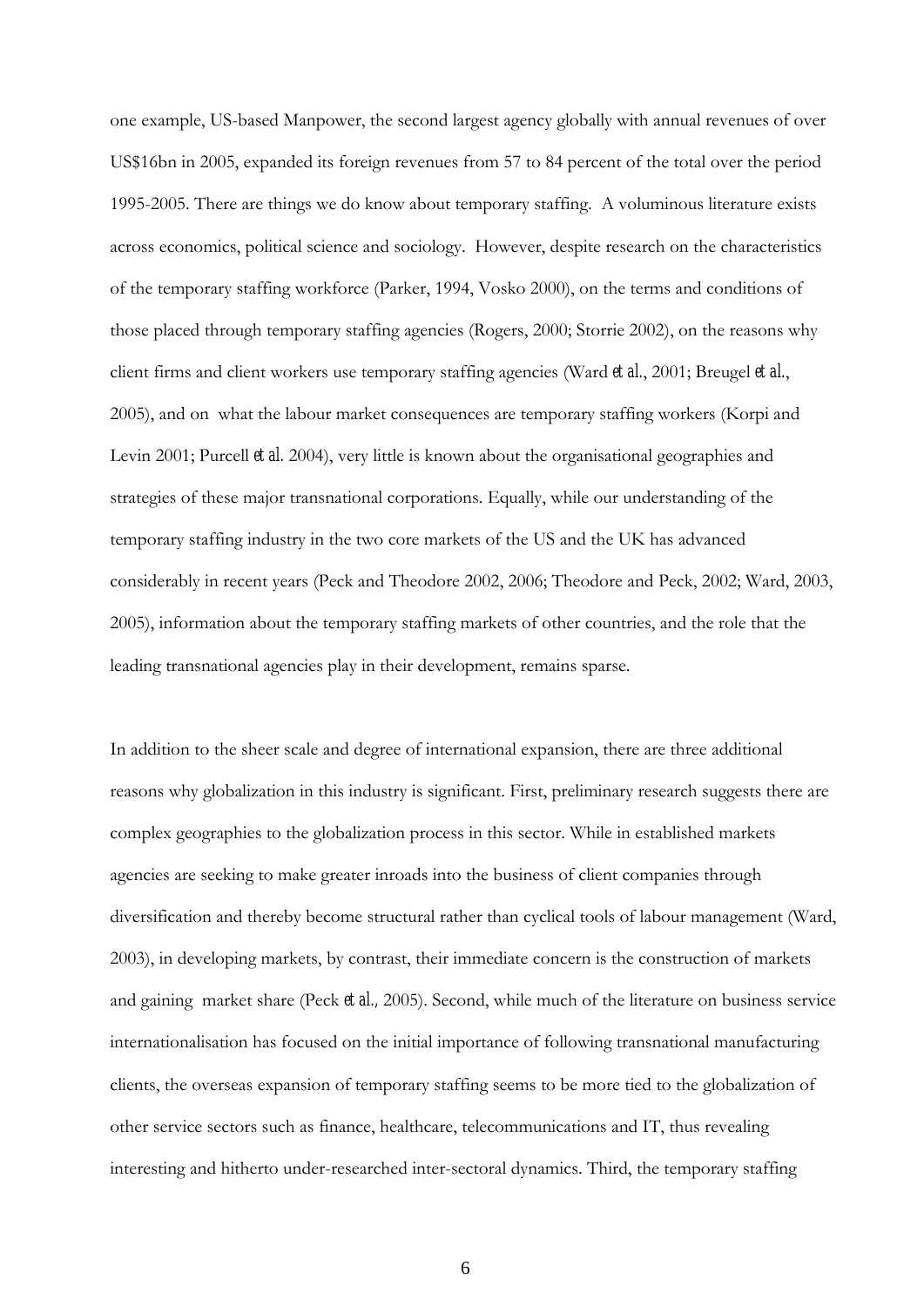industry plays a strategically important role in delivering labour market flexibility to an increasing range of sectors across the economy as whole. Hence, the sector's geographical expansion has been intimately shaped by the geographies of neo-liberal labour market deregulation at both the national and macro-regional scales. Indeed, in the eyes of some, including Jöel Biller, the President of the International Confederation of Temporary Work Businesses (CIETT), the industry itself is a crucial *facilitator* of wider globalization processes (see opening quotation).

This paper represents an initial attempt to map and profile the international expansion of the temporary staffing industry since the mid-1990s. It proceeds in four sections. First, we consider the by no means easy task of identifying the leading *transnational* agencies, a process which raises a host of data and definitional issues. Second, we profile the geographies of the international expansion of the leading transnational agencies. Third, we introduce and develop a typology of the agencies which starts to unpack the functional and geographical differences between firms. Finally, we conclude by charting a research agenda for this under-studied, yet highly significant, business service sector.

#### **Identifying the leading transnational agencies**

The largest 20 staffing firms in 2005 have already been introduced in Table 1. Overall size, however, is not necessarily a good measure of the importance of a firm's international operations and may simply be a reflection of the size of the home market. Ideally, a measure such as UNCTAD's Transnationality Index (TNI) – which is the average of the proportion of foreign assets to total assets, foreign sales to total sales, and foreign employment to total employment – would be applied to try and identify the leading *transnational* agencies. However, in this instance, such an analysis proved impossible to undertake given the general paucity of data on the industry. On the one hand, there have been no initiatives from the industry itself, or industry analysts, to analyse information in this way. Even data produced by the global industry association, CIETT, is extremely patchy. On the other hand, the availability and quality of national government data on the industry is highly variable,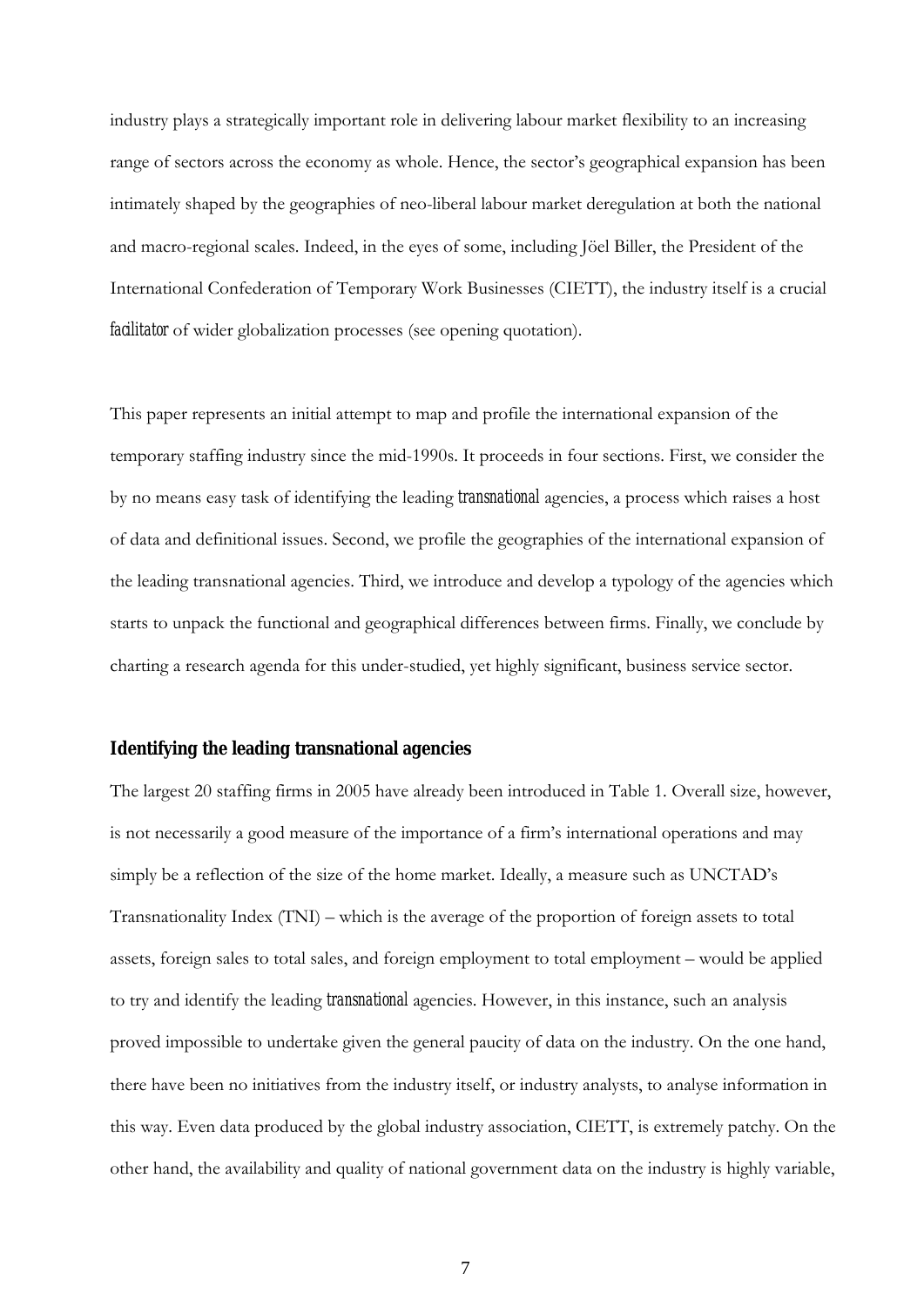and is also bedevilled by definitional and regulatory inconsistencies as to what exactly constitutes 'temporary staffing' (for more see Coe, Johns and Ward, 2006a; 2006b). Given these problems, it was decided that a simple rank of foreign revenues was the best way to delimit the leading transnational staffing firms. Table 2 presents the ranking for 2005.

| Table 2: The top 20 transnational staffing agencies in 2005. |  |
|--------------------------------------------------------------|--|
|--------------------------------------------------------------|--|

| Rank           | Firm                      | Country of  | Foreign             | $\overline{\%}$ | No. of         | <b>Staffing</b>            |
|----------------|---------------------------|-------------|---------------------|-----------------|----------------|----------------------------|
|                |                           | origin      | revenue             | revenue         | countries      | activities                 |
|                |                           |             | 2005                | foreign         |                |                            |
|                |                           |             | (Sm)                |                 |                |                            |
| 1              | Adecco <sup>1</sup>       | Switzerland | 22,356.00           | 98              | 70             | t, p, c, it, n, o, r, s, f |
| 2              | Manpower                  | <b>US</b>   | 13,487.30           | 84              | 72             | t,c,it,p,f,r,o             |
| $\overline{3}$ | Vedior                    | Netherlands | 7,511.50            | 92              | 44             | t,p,n,c,it,m               |
| $\overline{4}$ | Randstad                  | Netherlands | 4,958.90            | 63              | 19             | t,p,n,it,c                 |
| 5              | United Services Group     | Netherlands | 1,960.74            | 55              | 11             | t,n,it,m,c,p,r             |
| 6              | Kelly Services            | <b>US</b>   | 1,724.42            | 33              | 29             | t,c,m,n,r,it,p             |
| 7              | Hudson Highland           | <b>US</b>   | 934.20 <sup>2</sup> | 65              | 25             | s,p,it,t                   |
| 8              | Hays <sup>1</sup>         | UK          | 758.00              | 25              | 16             | t, p, n                    |
| 9              | MPS Group                 | <b>US</b>   | 636.94              | 38              | 9              | it,r,p.t,s,m               |
| 10             | Robert Half International | <b>US</b>   | 636.05              | 19              | 17             | t,s,p,it,n,f               |
| 11             | Michael Page              | UK          | 443.63              | 49              | 18             | p,t,it,n,m,r               |
| 12             | Corporate Services Group  | UK          | 317.14              | 35              | $\overline{c}$ | t,m,it,n                   |
| 13             | Monster Worldwide         | <b>US</b>   | 283.16 <sup>3</sup> | 34              | 24             | ib                         |
| 14             | CDI Corp                  | <b>US</b>   | 275.53              | 24              | 5              | c, it, r, t, p, s, o, f, n |
| 15             | Synergie Group            | France      | 242.86              | 22              | 9              | t,p,r,n                    |
| 16             | Robert Walters            | UK          | 196.19              | 48              | 13             | t,p,n,it,r                 |
| 17             | Harvey Nash               | UK          | 146.01              | 51              | 9              | p,t,it,m,n,c,r             |
| 18             | Westaff                   | <b>US</b>   | 141.89              | 23              | 5              | t,c,f,p                    |
| 19             | Glotel Plc                | UK          | 130.37              | 63              | 9              | t, c, it, m, n, r          |
| 20             | Proffice                  | Sweden      | 122.35              | 41              | 4              | t, r, it, p                |

<sup>1</sup> Financial year ended 30<sup>th</sup> June 2005.

² Highland executive search figures are excluded.

<sup>3</sup> Does not include advertising and marketing segments.

Note: Exchange rates used: End 2005: 1€ = US\$ 1.18;  $f_1$  = US\$ 1.82;  $f_1$  = US\$ 1.75; 1SEK = US\$ 0.13.

KEY: c= contract technical; f= franchising/licensing; it= IT; jb= job board; m= medical staffing; n=niche staffing brands; o=outplacement; p= permanent placement; r= outsourcing; s= retained or contingency search;  $t=$  temporary help.

Source: derived from Staffing Industry Report (2006) Year End Report, April 28th Vol. XVII, no. 8 p. 8-9, company reports and websites.

However, beyond the general dearth and incompatibility of information on the industry, producing

the data in Table 2 was fraught with other data difficulties: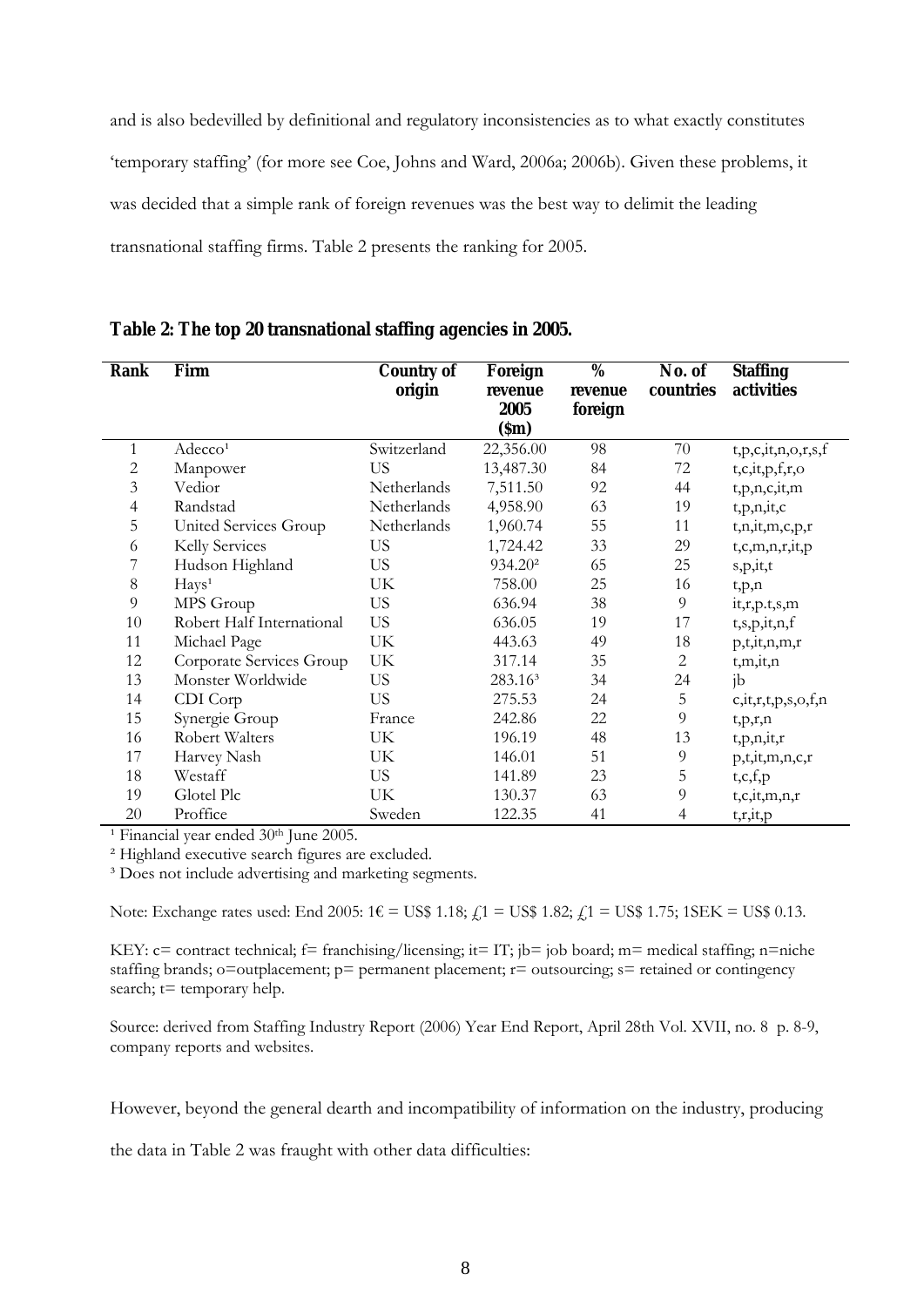- Foreign revenues as a proportion of total revenues are not always clearly detailed in company annual reports and websites;
- Many firms undertake many different forms of staffing activity in addition to temporary staffing *per se*. As Table 2 shows, other activities include providing permanent, outplacement and contract staff, as well as outsourced human resource operations and consultancy services. Many firms also operate separate brands for high-skill niche markets – e.g. IT staffing – which may themselves offer a range of different staffing services;
- The mode of delivery of these services may differ. Monster, for example, runs an online job board service rather than providing staffing services through office networks. We decided to include the firm in our top 20 as a key intermediary in the staffing services industry as a whole which is actually used by many of the other agencies;
- The industry is characterised by a range of different ownerships models including private ownership (e.g. Crystal, Allegis, Staff Service and Express Personnel Services in Table 1) and franchising (e.g. CDI Corporation). In the former instance it is very hard to find revenue information, while in the latter there are variations in how franchise revenue data is reported;
- Due to ongoing merger and acquisition processes, the top 20 is constantly reshuffling. From 2004 to 2005, for example, the list changed due to the acquisition of Solvus (Belgium), ranked  $6<sup>th</sup>$ in 2004, by United Services Group (Netherlands) ranked  $8<sup>th</sup>$  in 2004, producing a new top 5 company;
- Different financial years and variable exchange rates need to be taken into account (see footnotes to Table 2);
- Finally, the ranking does not necessarily offer a measure of the *success* of international operations, but the availability of the profit data by territory is not good enough to use that indicator instead of, or in combination with, foreign revenue information.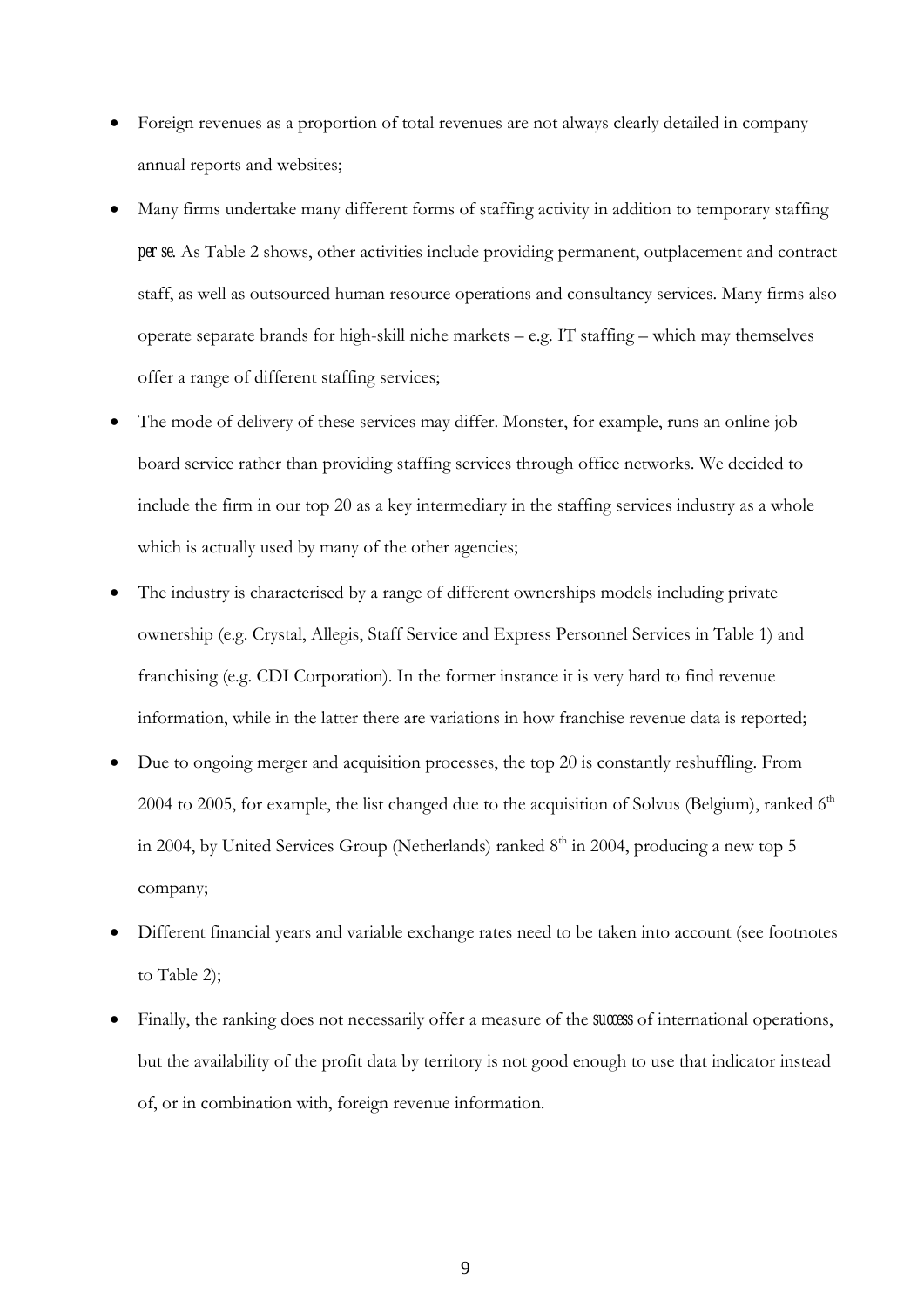Despite these caveats, Table 2 nonetheless represents the first attempt to identify the firms that are leading the globalization of the temporary staffing industry: wherever possible, it uses data for temporary staffing only. Several observations can be made about the listing. First, it reveals the degree of international expansion in the temporary staffing industry: all 20 firms are deriving over \$100m per year from foreign markets, the top 6 over \$1bn, and the top two firms, Adecco and Manpower, over \$10bn. Second, it confirms that the level of concentration with respect to foreign revenues – with the top five firms accounting for 90 percent of the foreign revenues of the top 20 transnational agencies – far exceeds that of the industry as a whole, where the top five firms in Table 1 account for 63 percent of the revenues of the top 20. Third, and leading directly from the previous point, there are a 'big six' agencies in the industry – Adecco, Manpower, Vedior, Randstad, United Services Group and Kelly – that dominate in revenue terms, but even more so in terms of international revenues. Given the United Services Group's reliance on European markets, it is perhaps more accurate to talk about a 'big five' with respect to globalization dynamics.

Fourth, in terms of the country of origin of the leading transnational agencies, the top 20 are without exception US and Western European owned, and indeed, derive from just six countries: the US (8 firms), UK (6), Netherlands (3), Switzerland (1), France (1) and Sweden (1). This distribution varies from that shown in Table 1 in two important ways: the number of US firms has gone down from 11 to 8, reflecting the fact that a staffing firm can be very big by serving the US market alone, and the four Japanese firms have disappeared, an indication that while Japan is a large and growing market, the key domestic players have yet to venture overseas to any significant degree. Fifth, the extent of international expansion is highly variable, ranging from just two countries in the case of Corporate Services Group (the UK and US) up to 70 plus in the cases of Adecco and Manpower. We will return to this high degree of variability later in the paper. Sixth, firms differ in the degree to which they depend on foreign revenues, ranging from just 19 percent in the case of US firm Robert Half up to over 90 percent for Vedior and Adecco.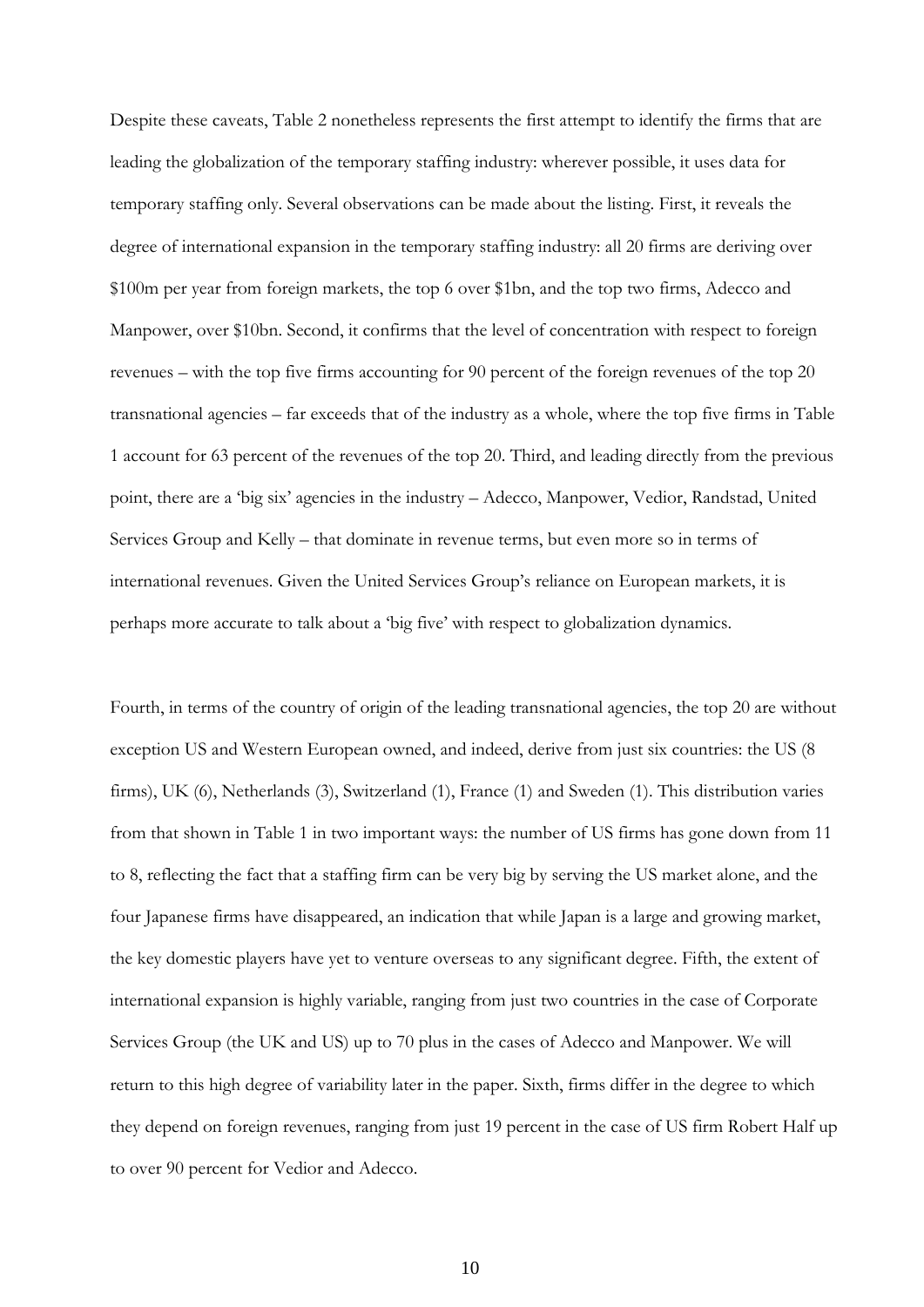Finally, it is important to note that, in dynamic terms, the significant of foreign revenues is increasing for a significant majority of firms listed in Table 2. From 2004-05 for example, 19 of the 20 firms saw their foreign revenues grow in absolute terms, while in relative terms, for 14 firms the proportion of their revenues accrued from foreign markets increased, and for a further four, held steady. Although the 2004-05 changes are indicative, they are in reality part of over a decade of sustained international expansion dating back to the mid-1990s, a period characterized by Peck and Theodore (2002) as one of 'destructive growth' (see also Peck and Theodore 2006; Theodore and Peck 2002).

In terms of the motives and mechanisms underlying this growth, the temporary staffing sector shares important commonalities with other business service sectors, with expansion being lead by a handful of Western European and American companies and proceeding through a mixture of acquisitions and 'greenfield' foreign direct investments (Ward, 2004; Peck *et al*., 2005). International expansion seems to be driven by a search for enhanced economies of scale in terms of the agencies central business – placing low-paid workers – but also allows agencies to mitigate the risks of cyclical slumps in certain markets, to better meet the needs of transnational clients, and to assume the reputation and lobbying influence of 'global' corporations. At the same time, the leading transnational agencies are also trying to combine international growth with diversification in a number of ways: moving up the value chain by placing more professional and highly qualified staff; broadening the range of services they offer into a wider human resources role; and developing new kinds of vendor-on-premises arrangements with clients.

#### **The geographies of globalization**

We now move on to consider the globalization patterns exhibited by the leading transnational agencies in aggregate terms, before intersecting those geographies with different service offerings to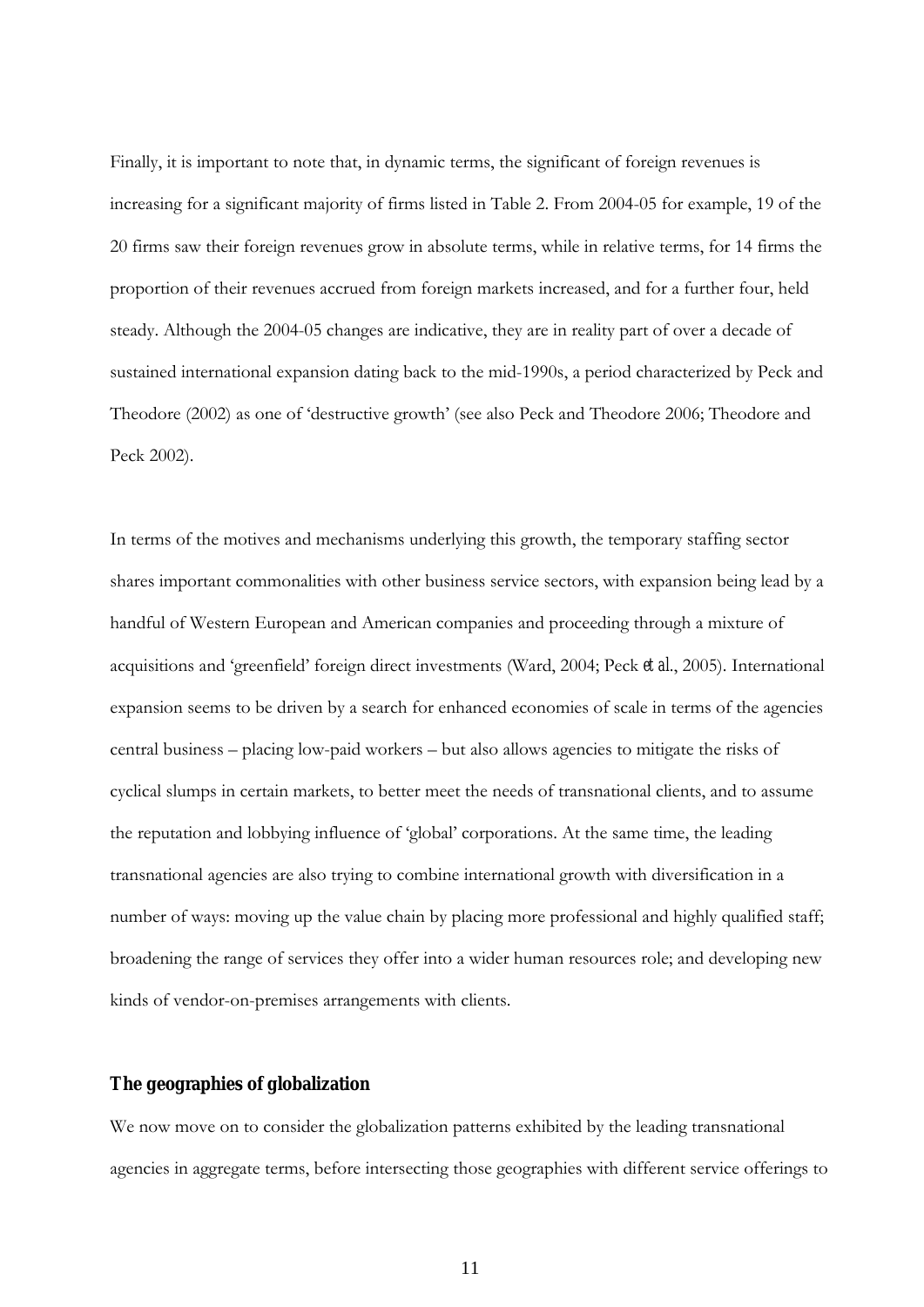develop a typology of agencies in the subsequent section. The general globalization pattern in the industry is depicted in Figures 1 and 2, which show the numbers of foreign subsidiaries of the top 20 transnational staffing agencies present in national markets in 1998 and 2005. Choosing to only map foreign subsidiaries dampens the home-country effect of the US and UK from where many of the companies originate. While the choice of these two years is largely pragmatic – the latter is the latest year for which data was available at the time of writing, and the former is the furthest back that most company online annual report archives went back – the period does provide an excellent window on the progress of globalization over the last decade.

The 1998 map (Figure 1) shows the dominance of North America, Western Europe and Australasia as the key destinations for investments from the leading transnational agencies (defined in terms of 10+ agencies). Only a few markets outside of those regions – Singapore, Hong Kong, Japan, India, South Africa, Argentina, Hungary and the Czech Republic had attracted any significant investment from the top 20 transnational agencies at that stage (4-9 firms).



**Figure 1: Global presence of top 20 transnational staffing firms in 1998**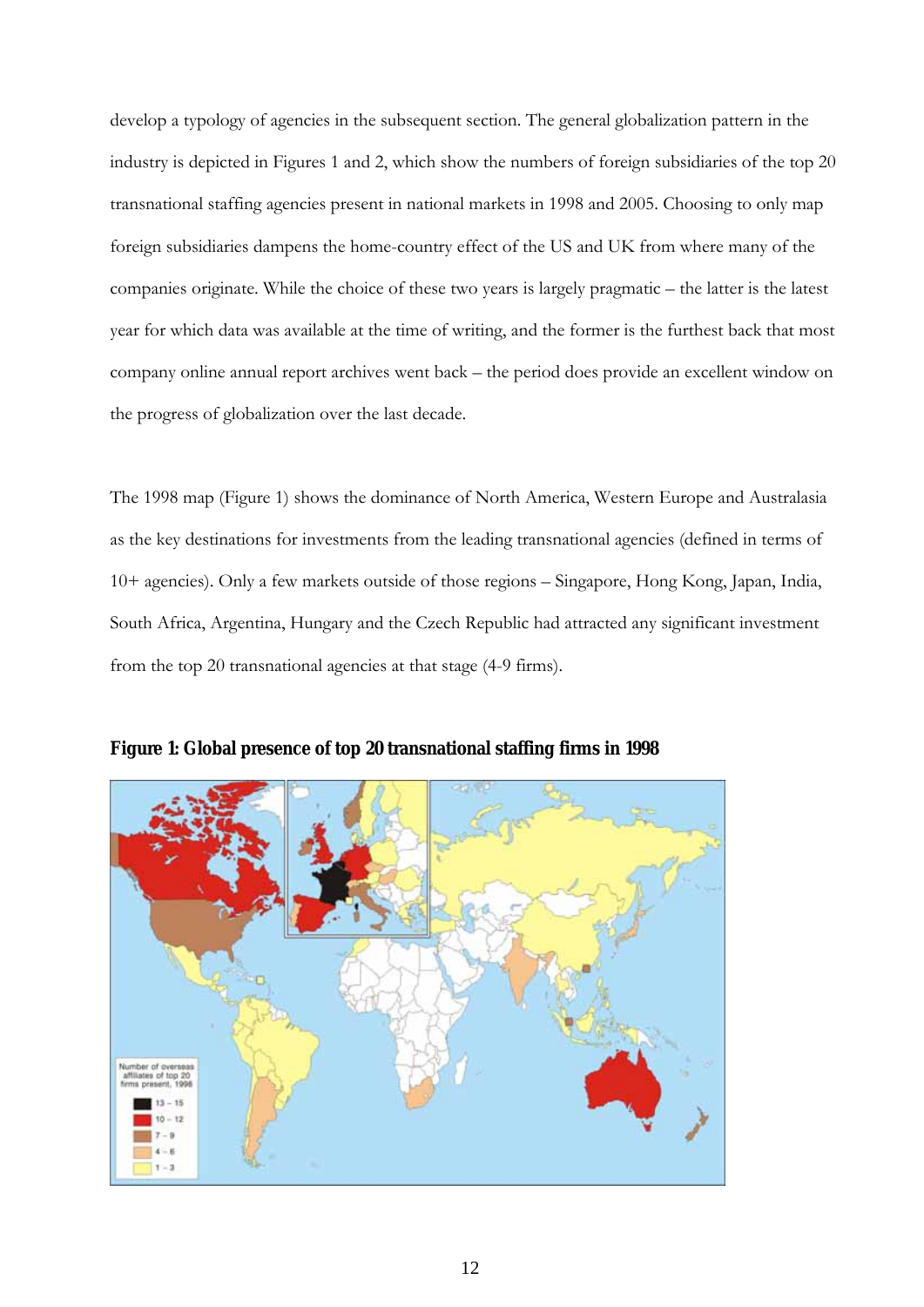If we move forward to 2005, however (Figure 2), we can start to more effectively characterise the international expansion of the last seven to eight years. The geographical presence of the leading transnational firms clearly expanded over the period 1998-2005: the total number of territories in which the firms were present rose from 64 to 85 (21 new territories). At the same time transnational firm presence in many markets intensified. In only two markets globally did transnational firm presence decrease: Australia – down to 11 from 12, and Norway – down to 7 from 5. Several countries saw an increase of four or more transnational firms, namely: China (1 to 6); Hungary (4 to 8); Japan (5 to 9); Luxembourg (9 to 13); Poland (2 to 10); Portugal (4 to 8); Romania (1 to 5); Sweden (2 to 9) and Switzerland (5 to 9). Summarising the overall pattern, we can see that there has been continued cross-investment between the leading markets of North America and Western Europe, with top 20 presence increasing in the UK, Canada, Italy, Ireland, Germany and Holland, for example. More importantly perhaps, we can also start to discern newer markets emerging, particularly in Eastern, Northern and Southern Europe, and South and East Asia.



**Figure 2: Global presence of top 20 transnational staffing firms in 2005**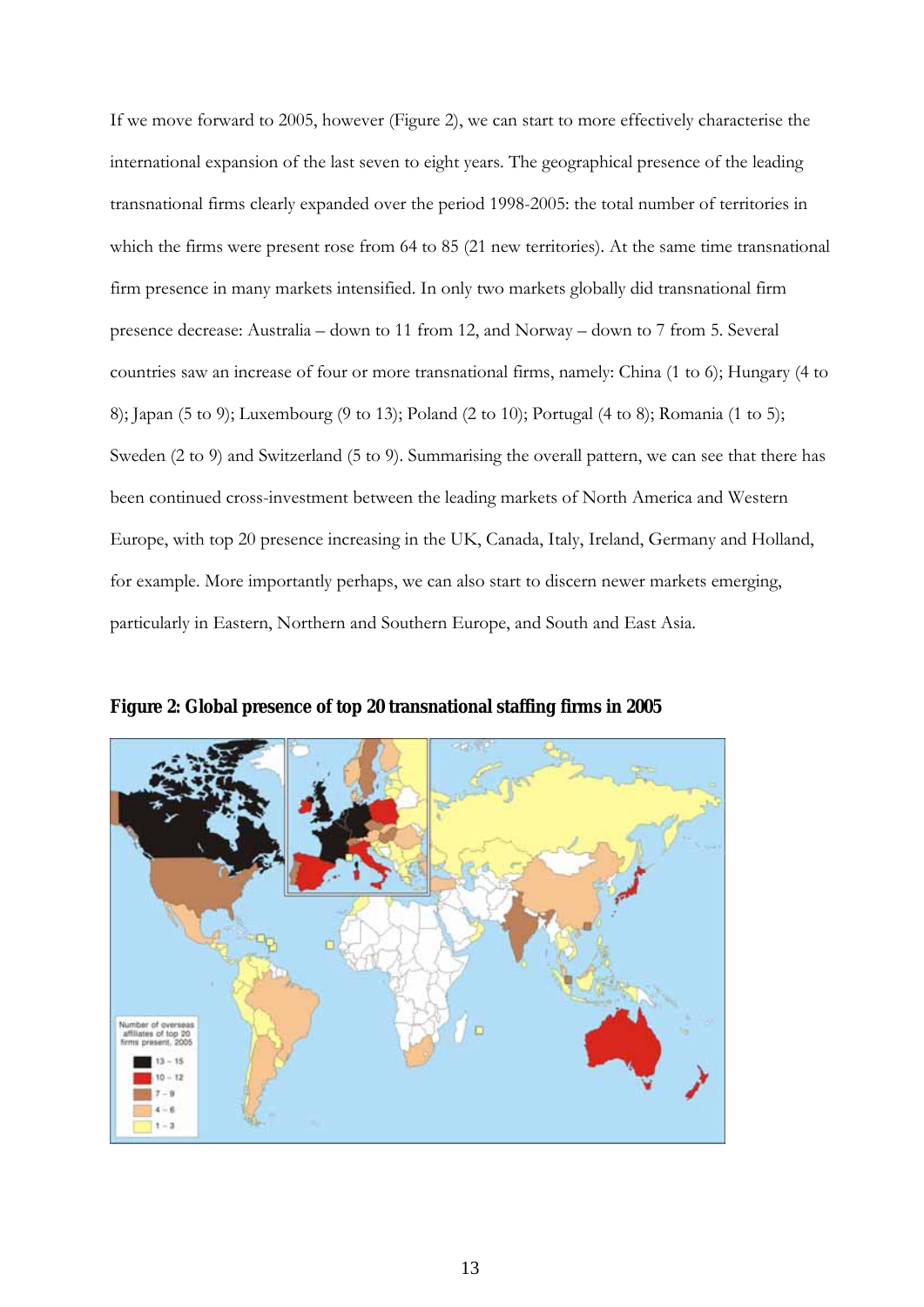How, though, does this geography of expansion contrast with that found in other business service sectors? Existing work on such sectors has demonstrated how internationalization is enacted through networks of offices across leading world cities in developed countries, with increasing connections to a range of cities in emerging markets. Equally, however, the precise geography will depend on the industry in question: different globalization geographies can be observed in the advertising, banking, insurance, legal and management consultancy sectors, for example (Taylor *et al*., 2004). It is worth noting three more significant differences between the expansion pattern of the temporary staffing industry and these other kinds of business services. First, globalization has occurred later in temporary staffing than in other business service sectors, in many of which globalization was in full swing by the early 1990s. In large part, this reflects how inward investment in temporary staffing depends on economy-wide, rather than just industry specific, labour market deregulation, as agencies place workers across a variety of different manufacturing and services sectors.

Second, the importance of the deregulatory context means that the nature of 'emerging' markets is different in temporary staffing *vis-à-vis* other business service sectors. In other words, the kinds of market conditions that favor inward investment from transnational agencies give the sector a particular geography: 'in crude terms, the staffing industry's main markets are to be found in the lowwage segments of high-wage, *but liberalizing*, economies' (Peck *et al.*, 2005: 23, emphasis in original). As a result, the strongest growth is to be expected in recently deregulated, large economies where there is currently limited penetration by staffing agencies, such as Germany and Japan, for example. This observation helps to explain, on the one hand, the expansion of the industry northwards, eastwards and southwards across Europe from the 'core' markets of the UK, France and the Netherlands, but also the slower penetration into markets traditionally seen as 'emerging' in other sectors in Latin America and the Asia-Pacific.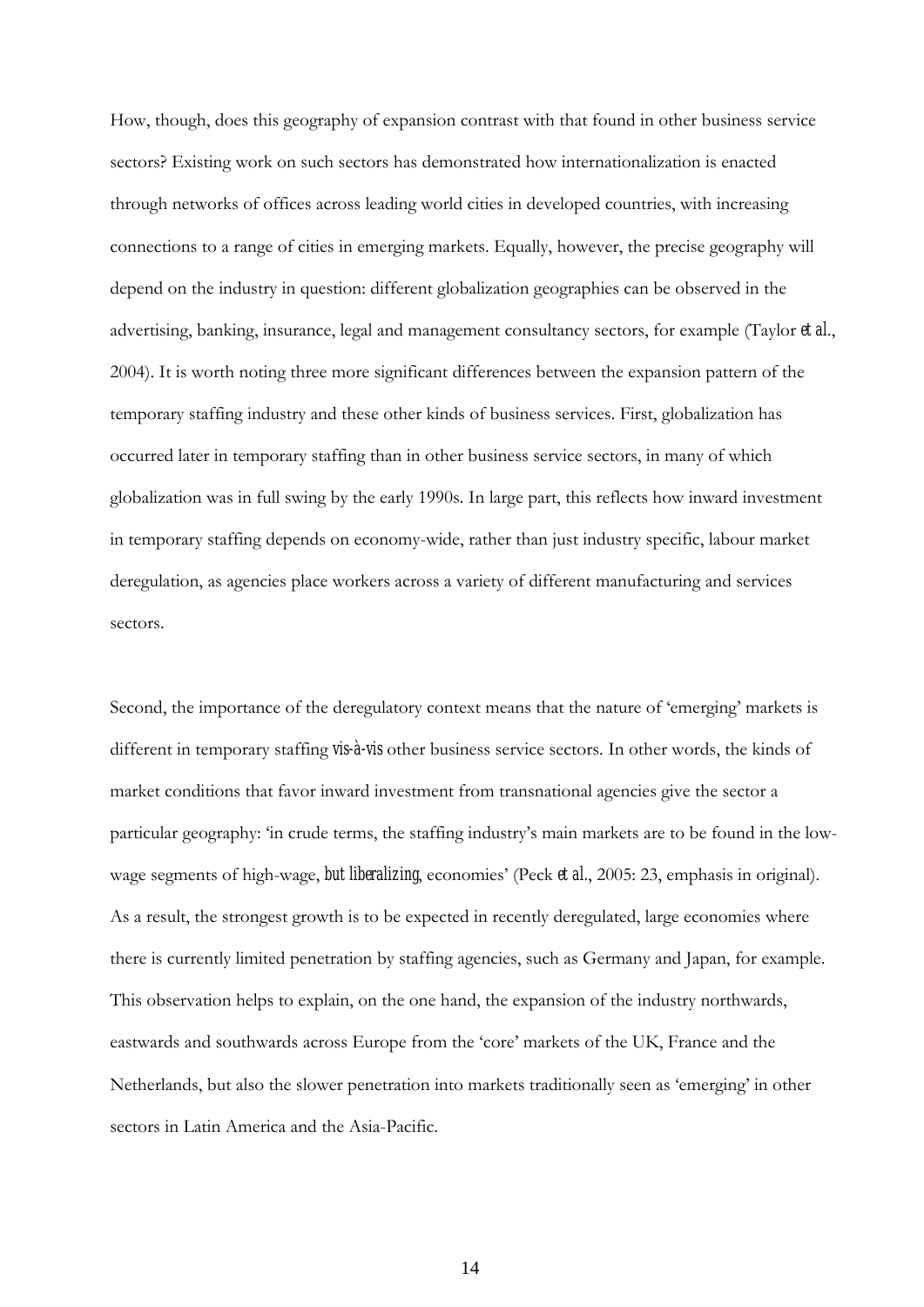Third, for general staffing agencies at least, there is also an important *intra-national* geography to their operations. Temporary staffing remains a stubbornly local industry, and, rather like retailers who require an extensive store network to serve extensive and differentiated markets (Wrigley *et al*., 2005), staffing agencies need coverage of the significant employment centres in countries which they enter. Adecco, for example, has over 6,600 offices worldwide including over 300 in the established UK market, and 31 and 20 in the developing markets of Poland and the Czech Republic respectively. This is in stark contrast to investment banking, legal services, advertising and the like where offices tend to only be established in the very largest cities. As we shall see in the next section, however, there are elements of the staffing industry that tend towards this more parsimonious geography of offices, namely the more specialist recruitment agencies.

#### **Towards a typology of transnational staffing agencies**

The general account of the international expansion of the industry we have offered thus far obscures considerable firm-to-firm variation in the extent and nature of globalization. In this section we introduce a simple typology that allows for a more discerning analysis of this variation by intersecting the degree of international expansion of firm operations with the range of staffing services that they offer. First, with respect to the geographical dimension, Table 3 profiles the presence of our leading transnational agencies in the key regional markets – or 'globalization arenas' (Beaverstock *et al.*, 1999) – in 2005. The variability in geographical expansion immediately becomes evident, ranging from firms with operations in all regions, such as Adecco and Manpower, to firms with much more circumscribed geographies, such as Corporate Services Group and Proffice (two and one regions, respectively). On the basis of this information, in combination with data on the size and distribution of overseas revenues, we have categorized firms as either 'regional' or 'global' in scope.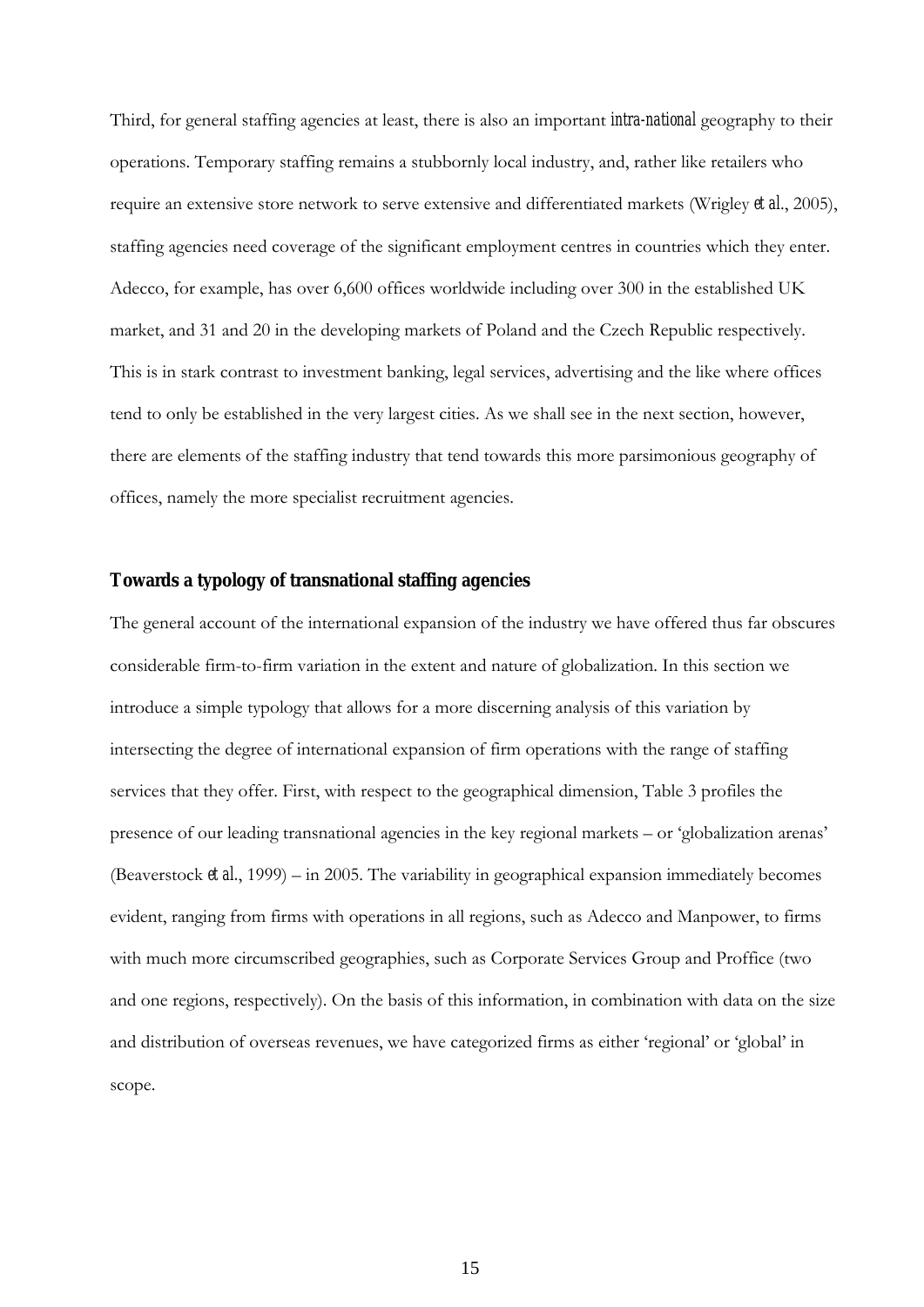| Rank | Firm                   | West | East | <b>North</b> | South | Asia | М.   | Austral. | Africa |
|------|------------------------|------|------|--------------|-------|------|------|----------|--------|
|      |                        | Eur. | Eur. | Amer.        | Amer. |      | East |          |        |
|      | Adecco                 |      |      |              |       |      |      |          |        |
|      | Manpower               |      |      |              |       |      |      |          |        |
| 3    | Vedior                 |      |      |              |       |      |      |          |        |
| 4    | Randstad               |      |      |              |       |      |      |          |        |
| 5    | United Services Grp    |      |      |              |       |      |      |          |        |
| 6    | Kelly Services         |      |      |              |       |      |      |          |        |
|      | Hudson Highland        |      |      |              |       |      |      |          |        |
| 8    | Hays                   |      |      |              |       |      |      |          |        |
| 9    | MPS Group              |      |      |              |       |      |      |          |        |
| 10   | Robert Half Int'l      |      |      |              |       |      |      |          |        |
| 11   | Michael Page           |      |      |              |       |      |      |          |        |
| 12   | Corporate Services Grp |      |      |              |       |      |      |          |        |
| 13   | Monster Worldwide      |      |      |              |       |      |      |          |        |
| 14   | CDI Corp.              |      |      |              |       |      |      |          |        |
| 15   | Synergie               |      |      |              |       |      |      |          |        |
| 16   | Robert Walters         |      |      |              |       |      |      |          |        |
| 17   | Harvey Nash            |      |      |              |       |      |      |          |        |
| 18   | Westaff                |      |      |              |       |      |      |          |        |
| 19   | Glotel Plc             |      |      |              |       |      |      |          |        |
| 20   | Proffice               |      |      |              |       |      |      |          |        |

**Table 3: Regional presence of the top 20 transnational staffing agencies, 2005** 

Second, we can also distinguish between 'generalist' staffing firms that offer a broad range of staffing services economy-wide – usually based around a core of traditional short-term temporary staffing activity – and 'specialist' agencies that offer more targeted staffing services to particular occupations/sectors. These latter firms often provide services in the areas of financial services and IT, offering a mixture of permanent and temporary recruitment services. The length of temporary contract in these instances is often longer than the week-by-week employment on offer in the 'traditional' manufacturing, clerical and administrative segments served by temporary staffing agencies. This functional distinction is not as clear cut as it might first appear, however. Most generalist firms also offer specialist services as part of their wider portfolio, and, almost without exception, are looking to expand their business into the higher-value added specialist segments serving professional markets. Vedior, for example, operates 36 separate companies in the UK market, many of which are specialist niche providers serving a variety of sectors (e.g. IT, healthcare, education) alongside Vedior's core temporary staffing brand, Select ([www.vedior.com](http://www.vedior.com/), accessed 2<sup>nd</sup> October 2006). Interestingly, some of Vedior's UK companies have been acquired to cover *geographic*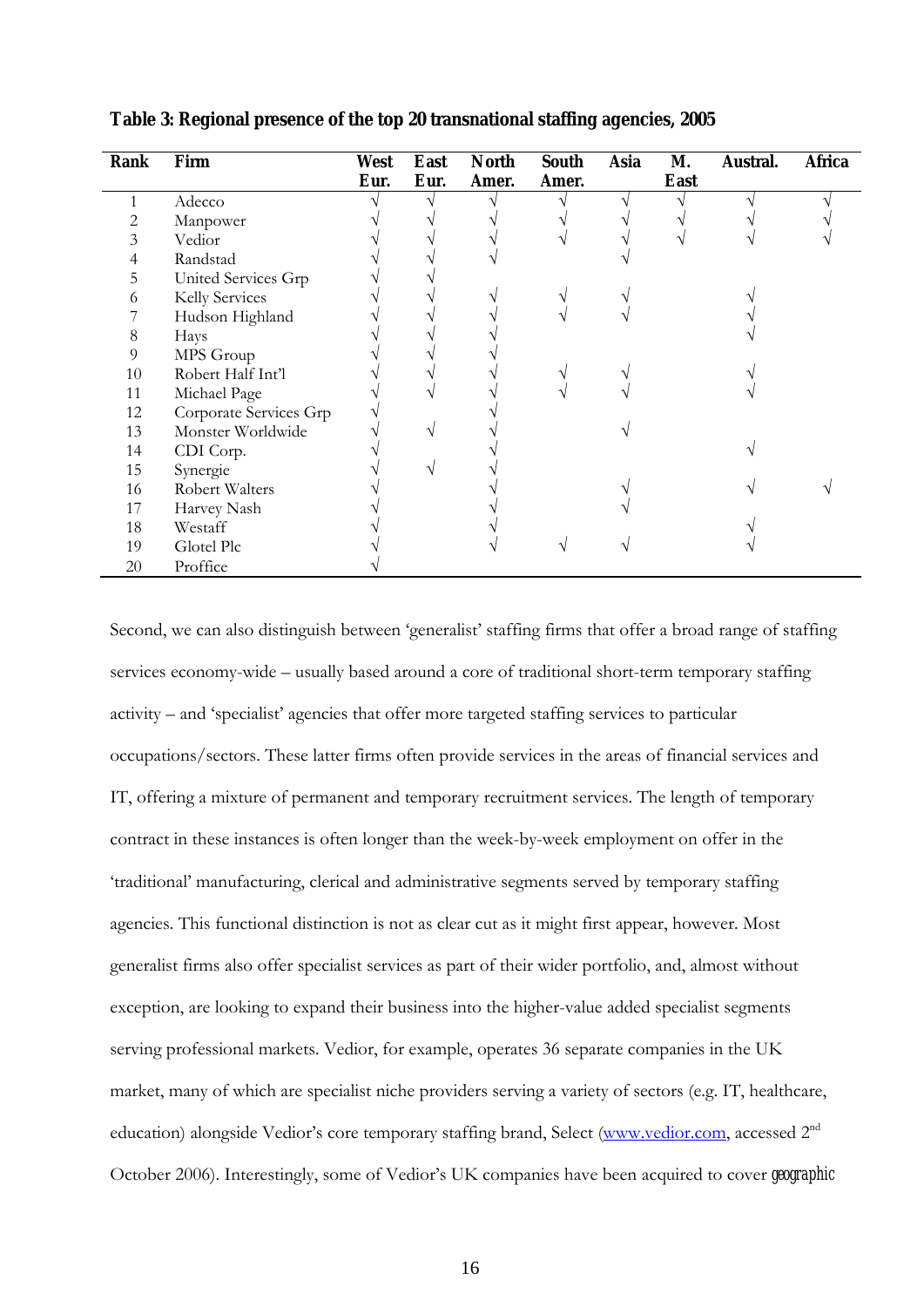niches within the UK market, reiterating our earlier point about the necessity for comprehensive intra-national office networks.

Intersecting these two dimensions results in the typology detailed in Table 4. While this is admittedly a rough-and-ready and somewhat subjective framework, it does usefully unpack the top 20 transnational staffing agencies to reveal the range of organizational geographies within the sector. We will now summarize the characteristics of these four groups of firms.

| Rank           | Firm                     | Origin      | <b>Foreign Sales</b> | % Sales | No. of         |
|----------------|--------------------------|-------------|----------------------|---------|----------------|
|                |                          |             | (Sm)                 | Foreign | countries      |
|                | 'Global Generalist'      |             |                      |         |                |
| 1              | Adecco                   | Switzerland | 22,356.00            | 98      | 70             |
| 2              | Manpower                 | US.         | 13,487.30            | 84      | 72             |
| 3              | Vedior                   | Netherlands | 7,511.50             | 92      | 44             |
| $\overline{4}$ | Randstad                 | Netherlands | 4,958.90             | 63      | 19             |
| 6              | Kelly Services           | US.         | 1,724.42             | 33      | 29             |
|                | 'Regional Generalist'    |             |                      |         |                |
| 5              | United Services Group    | Netherlands | 1,960.74             | 55      | 11             |
| 12             | Corporate Services Group | UK          | 317.14               | 35      | $\overline{c}$ |
| 15             | Synergie                 | France      | 242.86               | 22      | $\overline{9}$ |
| 18             | Westaff                  | US.         | 141.89               | 23      | 5              |
| 19             | Glotel                   | UK          | 130.37               | 63      | 9              |
| 20             | Proffice                 | Sweden      | 122.35               | 41      | 4              |
|                | 'Global Specialist'      |             |                      |         |                |
| 7              | Hudson Highland          | US.         | 934.20               | 65      | 25             |
| 11             | Michael Page             | UK          | 443.63               | 49      | 18             |
| 13             | Monster                  | US.         | 283.16               | 34      | 24             |
| 16             | Robert Walters           | UK          | 196.19               | 48      | 13             |
|                | 'Regional Specialist'    |             |                      |         |                |
| $\,8\,$        | Hays                     | UK          | 758.00               | 25      | 16             |
| 9              | MPS Group                | US.         | 636.94               | 38      | 9              |
| 10             | Robert Half              | US.         | 636.05               | 19      | 17             |
| 14             | CDI Corp.                | US.         | 275.53               | 24      | 5              |
| 17             | Harvey Nash              | UK          | 146.01               | 51      | 9              |

**Table 4: The top 20 transnational staffing agencies - towards a typology?** 

The *global generalist* category brings together firms with a significant 'global' presence, namely the 'big five' of Adecco, Manpower, Vedior, Randstad and Kelly Services. All the firms in this category have significant levels of foreign sales and are present, with the exception of Randstad, in six or more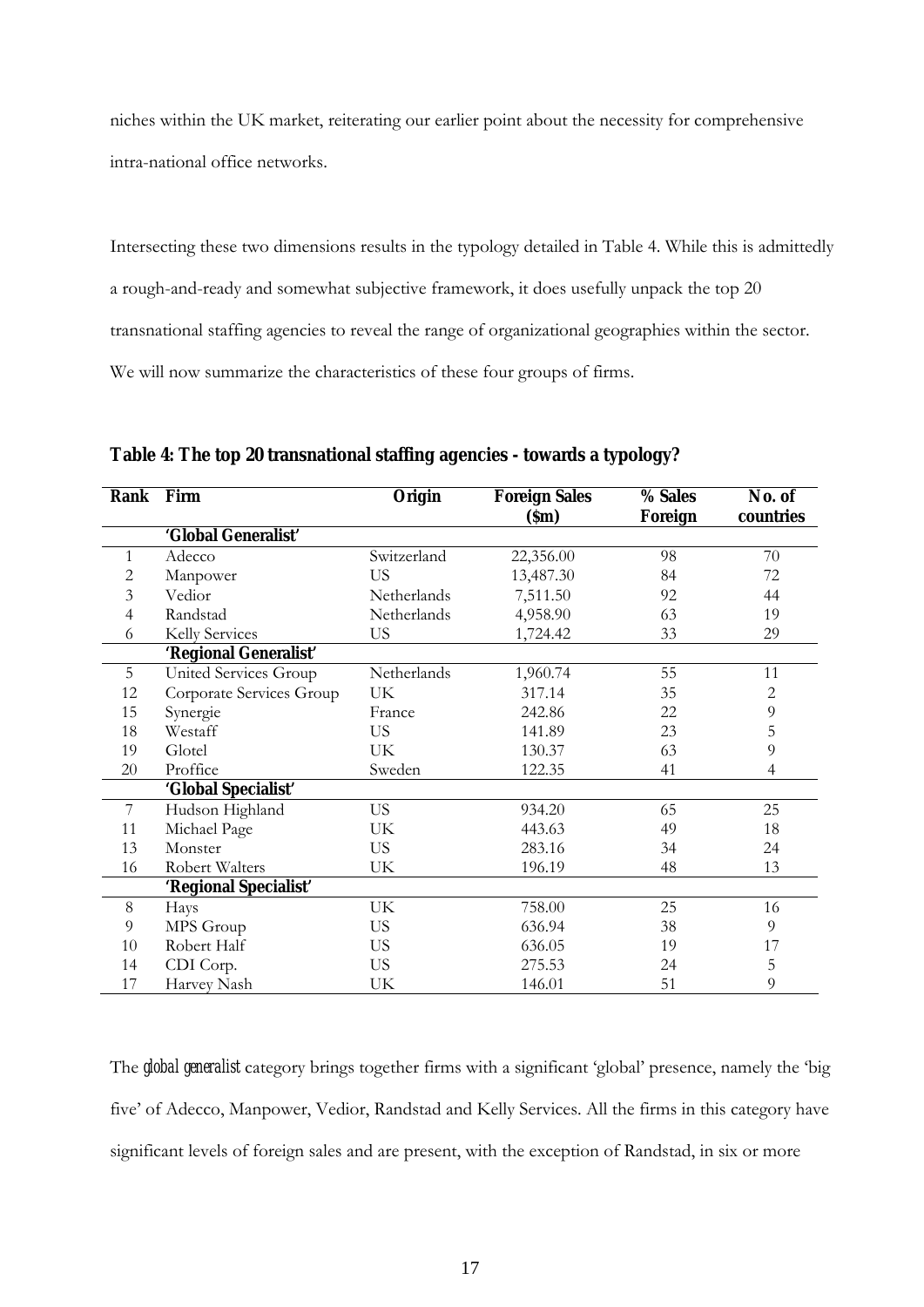regional markets (Table 3). While Randstad only has operations in four regions and 19 countries, it accrued foreign revenues of almost \$5bn in 2005 and is looking to expand its international network further. Figure 3 provides the illustrative example of Manpower's operations in 2005. The map clearly shows Manpower's presence in all regional markets in 2005, and also expansion into 'emerging' markets in Central and Eastern Europe, and East Asia, during 1998-2005. The global generalist firms have extensive geographical networks that been expanding over the last twenty years. These firms have tended to initially focus on providing *general* staffing services across their territories, with diversification into more specialist markets following over time. Vedior is a notable exception to this general trend, sometimes using specialist acquisitions to enter new markets, as was the case in the US, for example.





The operations of r*egional generalist* firms, by contrast, are not as geographically extensive. While they may generate large levels of foreign revenues (e.g. United Services Group), their operations tend to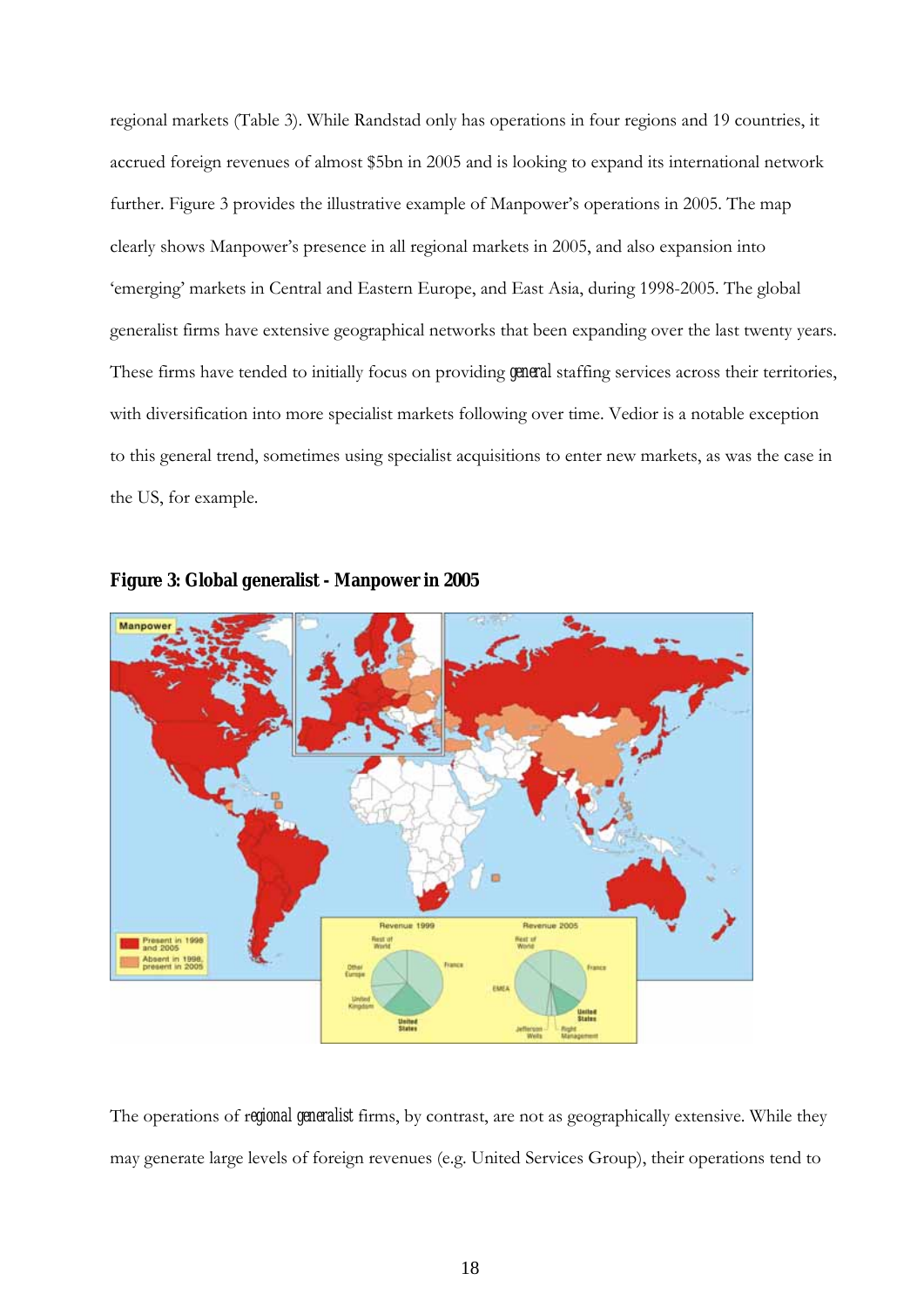be constrained to 2-4 of the regions listed in Table 3. There is often a clear geographical logic to these firms, which tend to be Europe, or Europe and US oriented. Examples include Westaff's focus on North America and Western Europe, and Proffice's concentration on the Scandinavian markets (see Figure 4). In most cases, these firms are large and significant players in their core regions, and are pursuing deliberate strategies to consolidate their position in existing, established markets rather than becoming more geographically extensive. These firms seek to grow by combining expansion into markets that enhance their regional portfolios at the same time as diversifying into new market niches in their existing territories.





*Global specialist* firms perform specialist staffing functions, often in the IT and financial service markets. They have relatively high proportions of foreign revenue, but do not have global operations to the scale or extent of the global generalists introduced above. In addition, their office networks are less dense *within* their various countries of operation, a reflection of their markets primarily being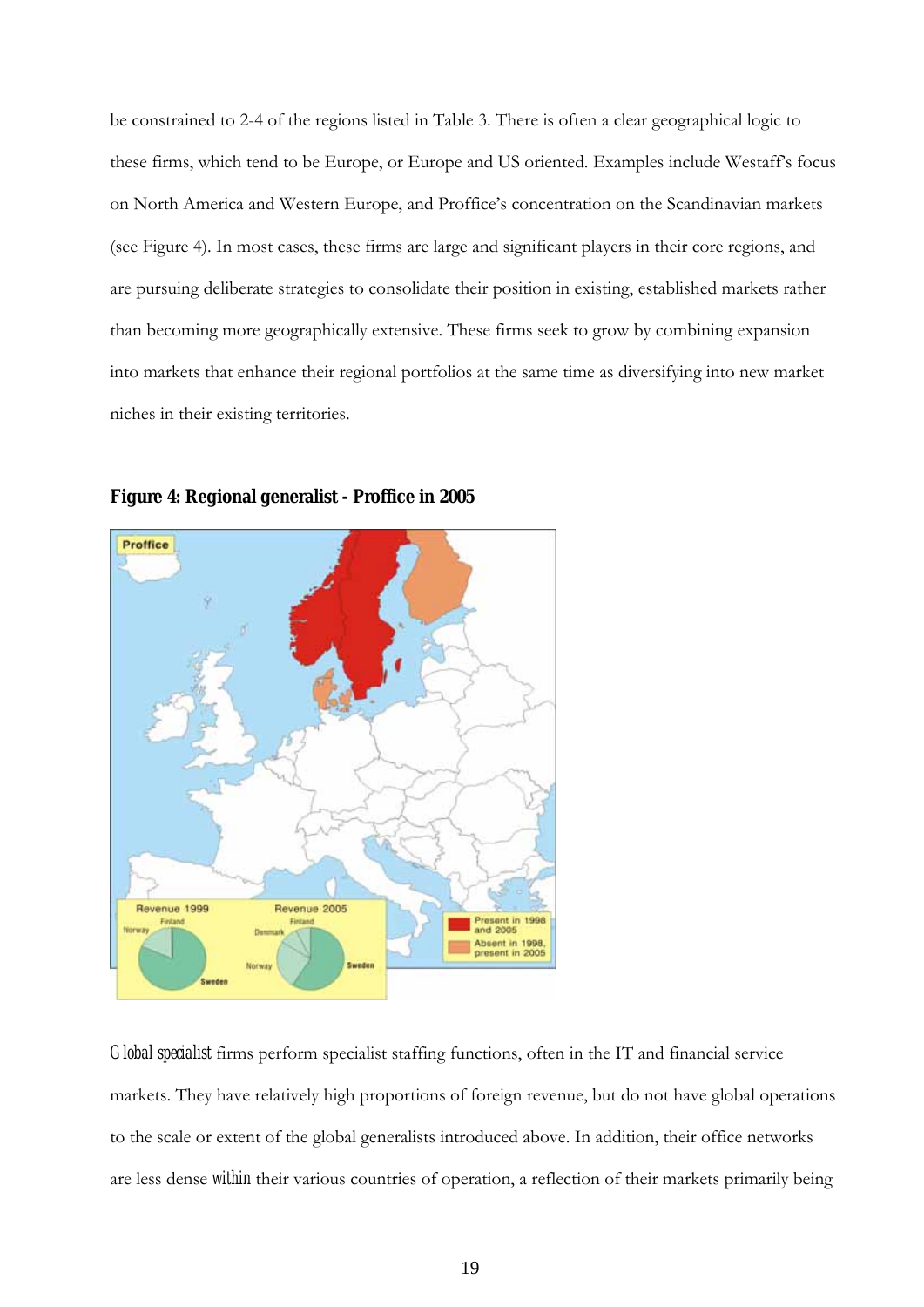other business services, which tend to cluster in leading/world cities. These firms are located in 4 to 6 of the regions in Table 3 and are either British or American in origin. Figure 5 illustrates Michael Page's operations in 2005, showing the addition of new operations in Canada, Sweden, Poland, Japan and China to existing markets in the US, Western Europe, Brazil, Hong Kong, Singapore and Australia over the period 1998-2005. This map is typical of global specialists in that it is more clearly a map of the world's most advanced economies – and thereby key centres of demand for professional staff – than that of the generalist firms. Given the relative degree of specialism of these firms, international expansion as opposed to diversification is the key growth dynamic in this category. We have also included the online job-board firm Monster in this category as its activities, while geography extensive, are restricted to one form of staffing service.



#### **Figure 5: Global specialist – Michael Page in 2005**

*Regional specialist* firms are specialist firms with that generate a smaller proportion of foreign revenue: as with the regional generalist firms, their activities are restricted to 2-3 regions of the world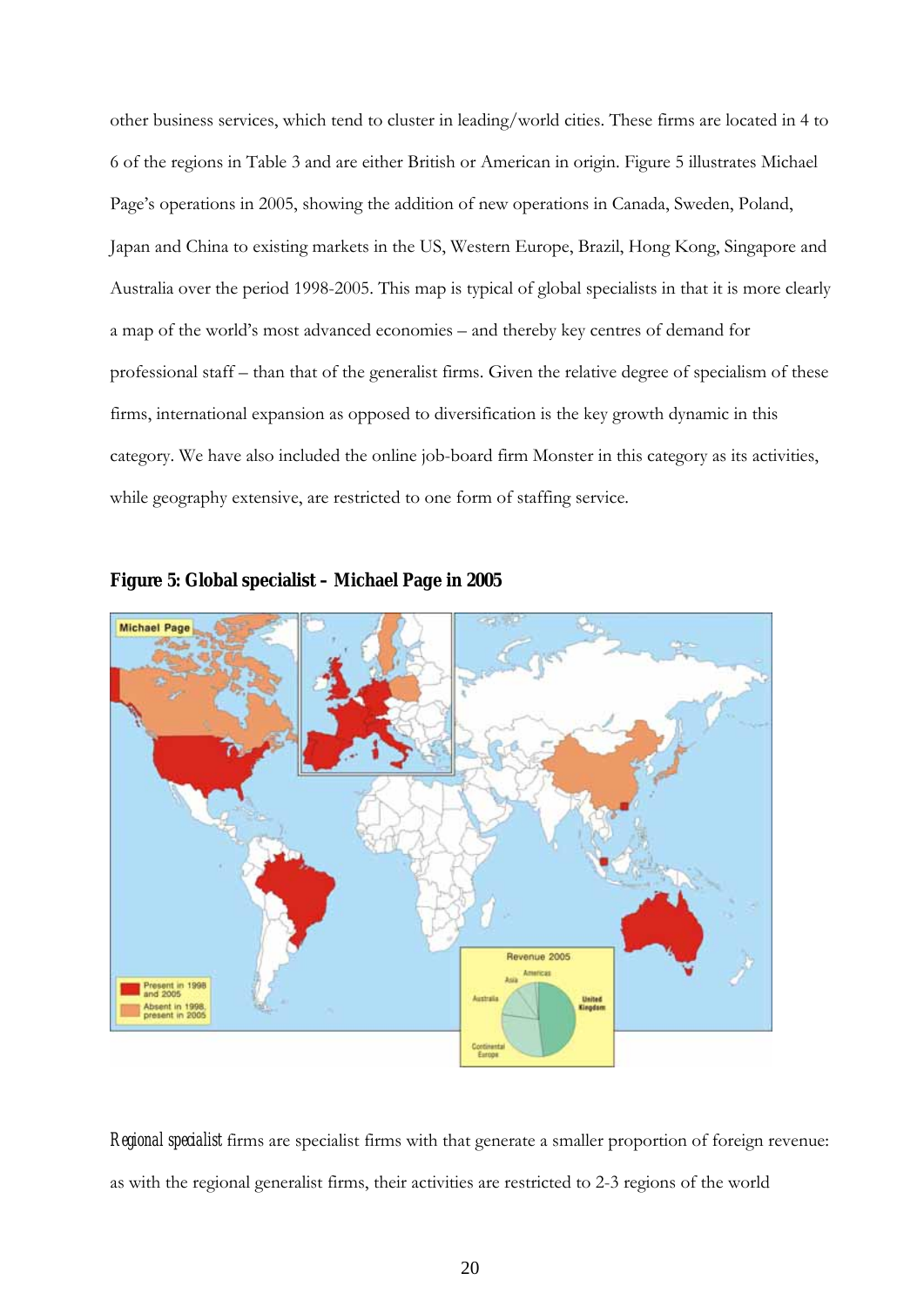economy. The exception is Robert Half which, while it is active in five regions, only accrues 19 percent of its revenues from foreign markets and is therefore included in this category, while CDI Corporation uses franchising to extend its international office network. As with the global specialists, the firms in this category are all either British or American-owned, and like the regional generalists, the geographic focus of their operations tends to be on Western Europe and North America. Figure 6 shows Hays' country network in 2005, illustrating expansion into Canada, Northern, Central and Southern Europe and New Zealand over the period 1998-2005. Over that period, however, Hays has actually become more reliant on its UK home market, with departures from the US and Italy serving as a useful reminder that not all foreign operations are unalloyed successes.



#### **Figure 6: Regional specialist – Hays in 2005**

Three caveats should accompany this tentative typology. First, to us at least, where an individual firm is allocated in this schema is far less important than the recognition there are clear differences in the scale and nature of firm activities within the broad arena of transnational staffing firms. Whether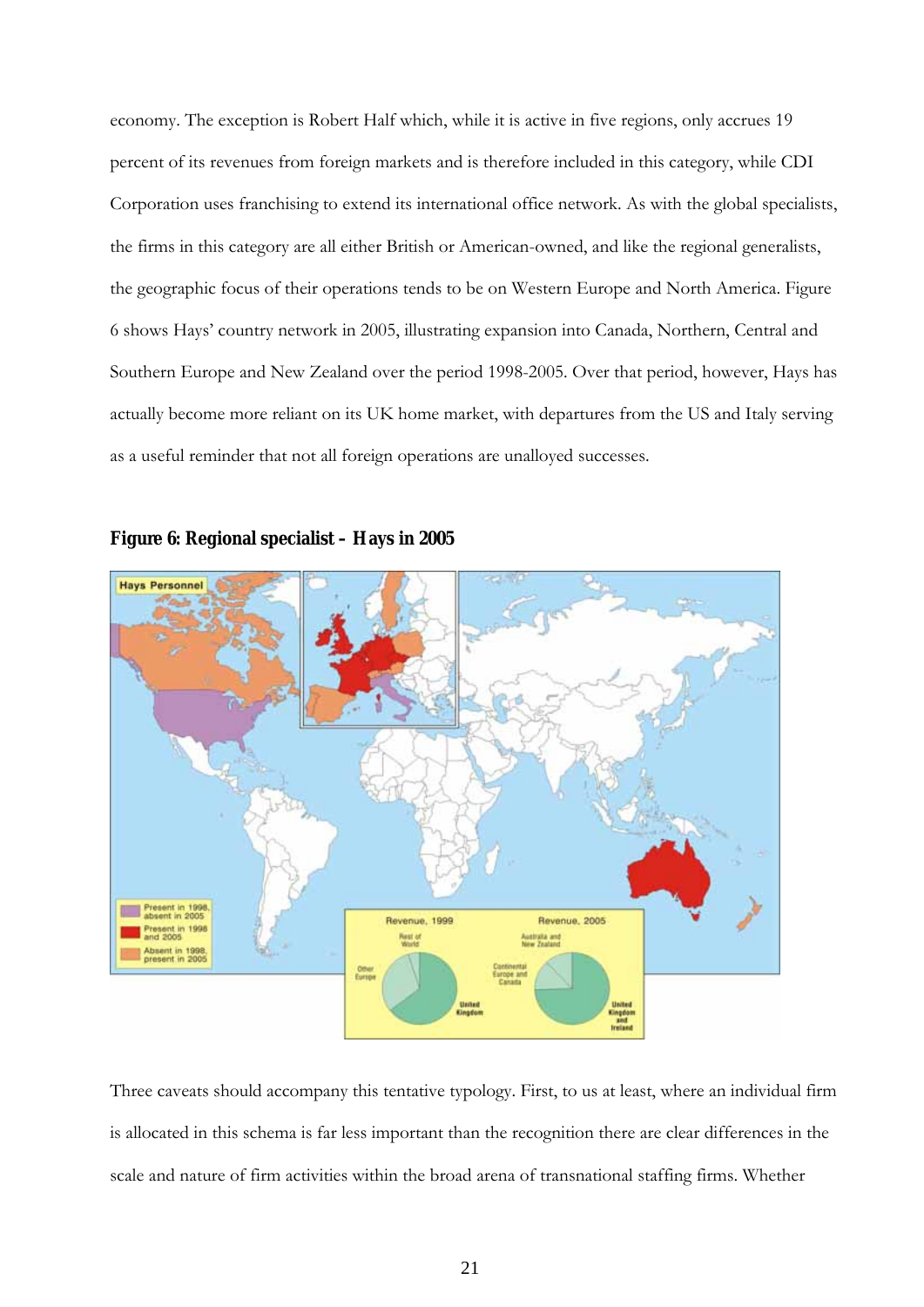Randstad, for example, should be classified as a global or regional generalist is less significant than the fact that Randstad and say, Proffice, are very different kinds of firms in terms of scope and ambition. Second, these should be seen as dynamic, rather than static, categories. As mentioned earlier, a key trend within the industry is for generalist firms to try and increase their presence in more profitable specialist segments, in response to competitive pressures and low profit margins in their traditional temporary staffing markets. A key plank of Randstad's 2002 corporate strategy, for example, was to increase specialist revenues to over 30 percent of total revenues (by 2005, specialist revenues accounted for 28.4 percent). Third, these categories may obscure important geographical variation in strategy and operations within individual firms. Vedior, for example, one of our 'global generalists', is effectively just a specialist agency in several of its foreign markets. Little is known about such variations, however. This brings us to the final section paper in which we conclude by delimiting an agenda for further research into the industry.

#### **Summary and research agenda**

This paper has started to chart inter-firm variations within the leading cohort of transnational staffing agencies. In particular, we have seen the profound differences between (1) *specialist* providers who, similar to many other business service sectors, are progressively extending their office networks beyond the primate cities of the key economies of North America, Western Europe and East Asia into a variety of emerging markets and (2) *generalist staffing* firms whose core business of temporary staffing has produced much more extensive and dense inter- and intra-national office networks due to the economy-wide prevalence of the administrative and manufacturing jobs that are their core business. In both cases, there are examples of firms that are seeking something approaching 'global' expansion, and those who are seeking to build more geographically consolidated, regional operations.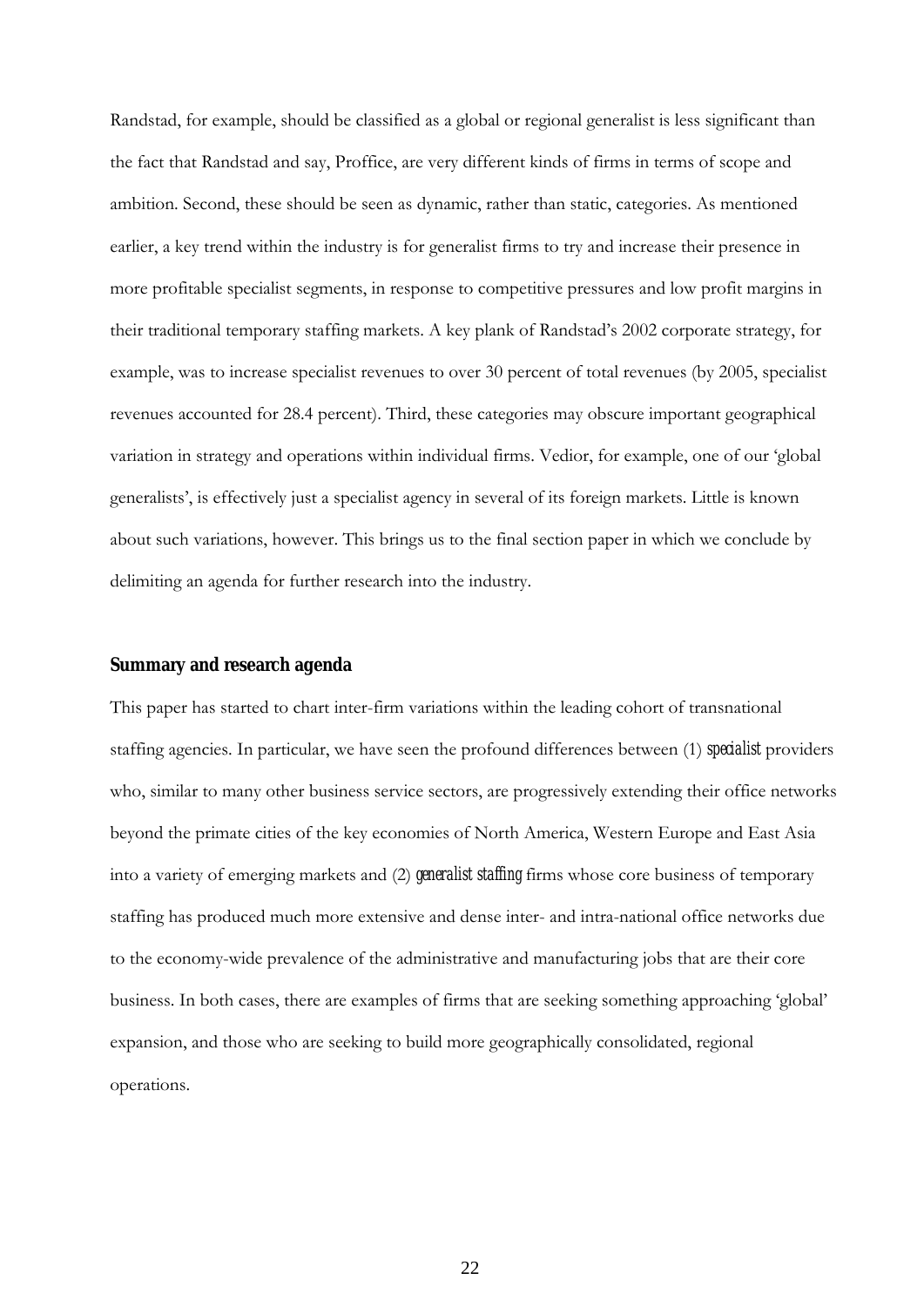The nature of the temporary staffing business means that the pattern of geographical expansion can be different to that of other business services sectors. In particular, the nature of national regulatory regimes is absolutely critical in determining what can be thought of as 'emerging' markets. Staffing agencies are acutely sensitive to different labour market regulatory conditions, pertaining to the very legality (or not) of temporary staffing, or more likely, the different sectors and constraints within which it can take place. These national variations also mean that agencies will have to adapt their business practices to meet the needs of the local market, thereby placing limits on the extent to which they can simply 'roll-out' business models developed in their home markets. Overall, the temporary staffing industry shares both similarities and differences with the globalization processes occurring in other business service sectors.

There is still much to do, however, in terms of deepening and widening our knowledge of this industry. In particular, we currently know little about intra-firm variations in strategies and activities across different national markets, and about the interactions between firms and highly variable regulatory contexts. To conclude this paper, we would therefore like to emphasise the following interrelated aspects as particularly worthy of further research:

- Modes of market entry (e.g. greenfield versus merger/acquisition) and subsequent growth used by individual agencies, and how these vary with, and are shaped by, national market conditions;
- Variations in organisational structures (e.g. Manpower's centralised approach compared to Vedior's federalism) and how these are changing over time (e.g. Adecco's recent restructuring around global business lines);
- The impacts of different organisational structures on market entry and growth strategies, the degree of localisation of service offerings, and success in different market conditions;
- Geographical variability in firm strategies across different national markets (e.g. market-making in new markets versus market growth in older territories) and how these are coordinated;

23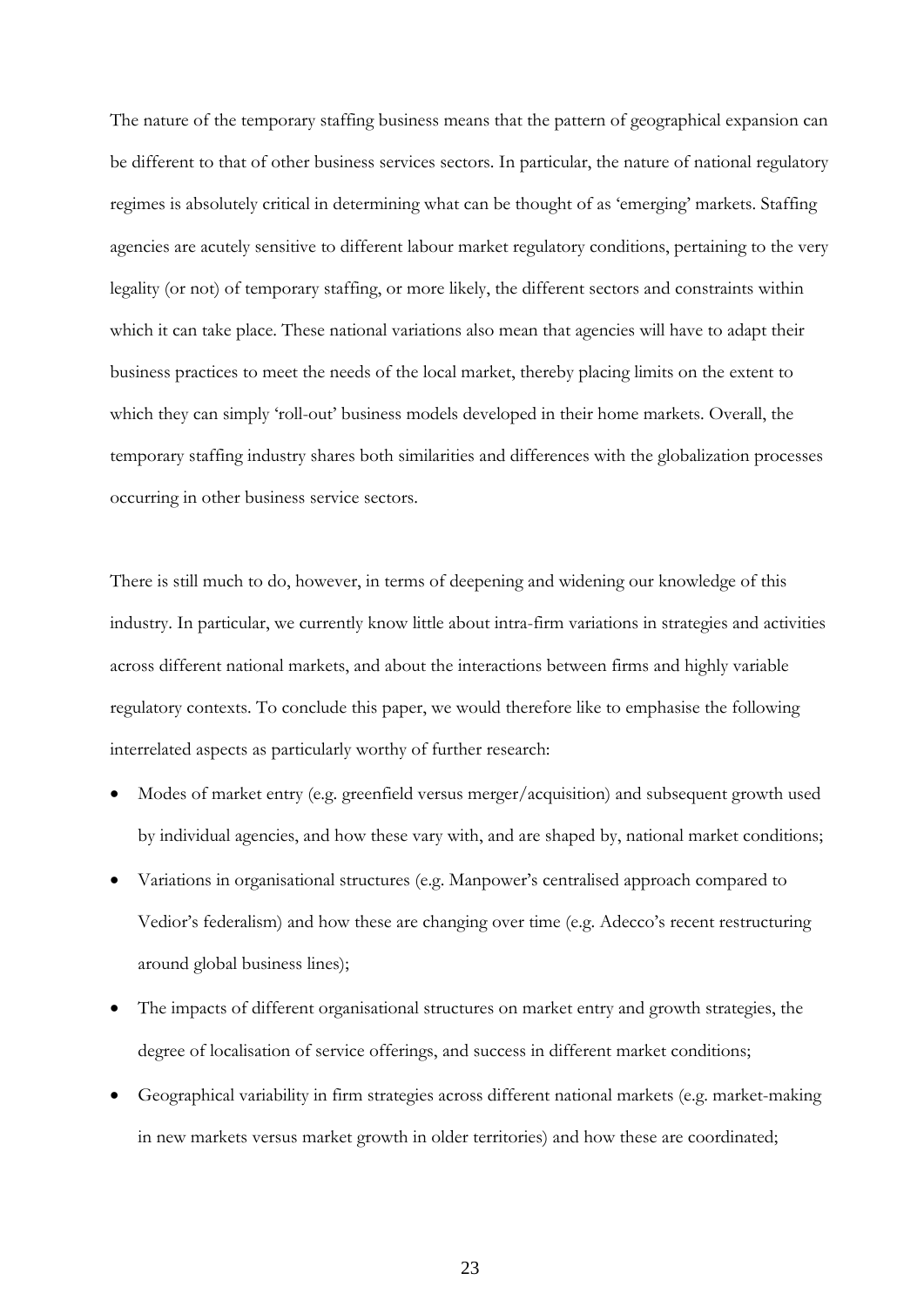- The changing competitive landscape which is seeing the blurring of boundaries with other sectors such as executive search/headhunting and business process outsourcing (BPO). The management consultancy Accenture, for example, has a human resources services division that has run key human resources functions for BT, among others, in an outsourcing deal since 2000;
- The extent to which, in different contexts, the temporary staffing industry acts as a 'follower' of other globalising sectors, or a 'pull' factor that is part of a range of factors that may attract inward investment to particular markets.

We will start to explore these issues in subsequent papers.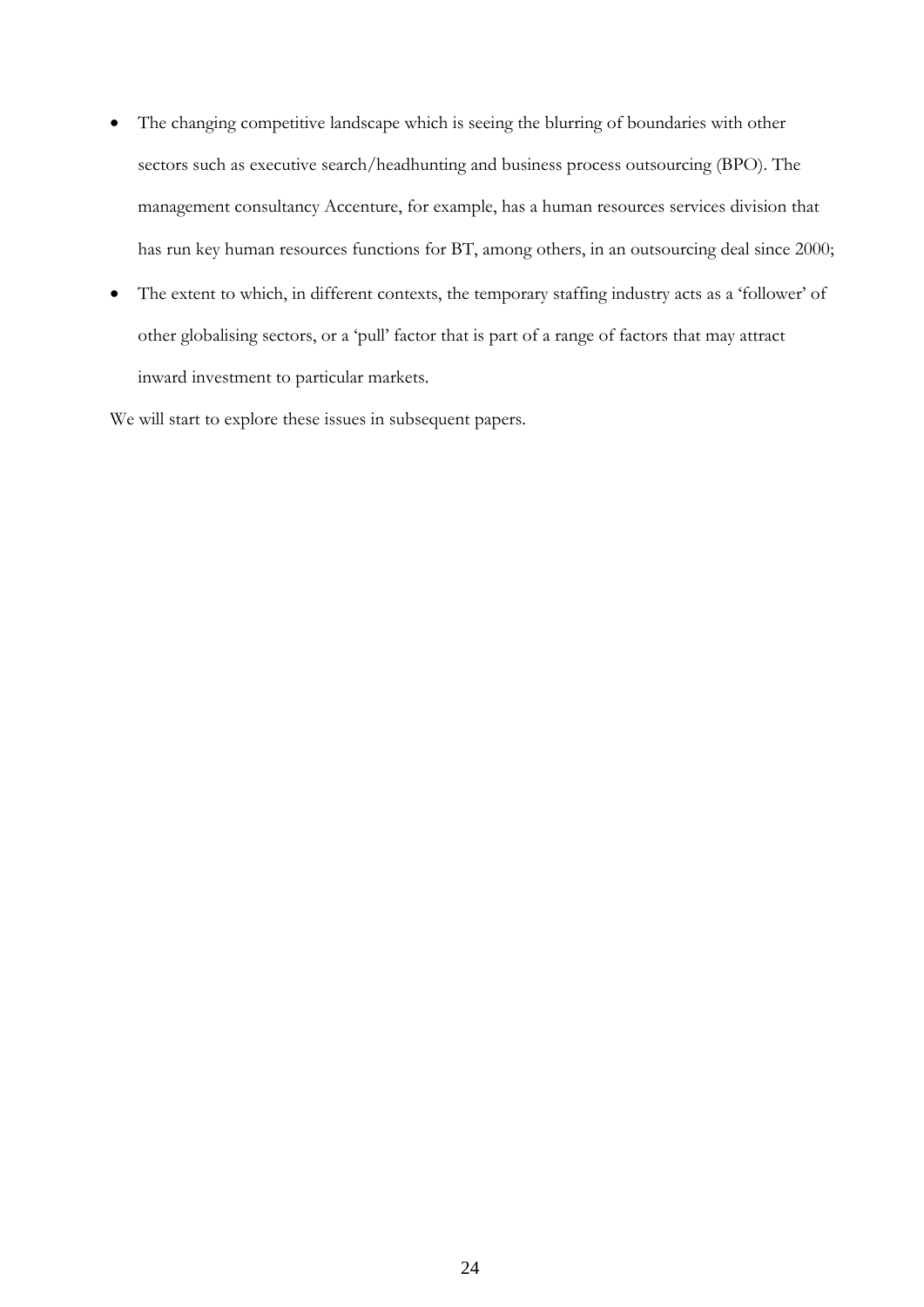#### **References.**

Beaverstock, J V, Smith, R G and Taylor, P J (1999) The long arm of the law: London's law firms in a globalizing world economy, *Environment and Planning A* 31, 1857-1876.

Biller, J. (2005) What we stand for, President's address, available at [www.ciett.org](http://www.ciett.org/)

Coe, N M (1997) Internationalisation, diversification and spatial restructuring in transnational computer service firms: case studies from the UK market, *Geoforum* 28(3-4), 253-270.

Coe, N M (2003) Globalization, regionalization and 'scales of integration': US IT industry investment in Southeast Asia, in Miozzo M and Miles I (eds.) *Trading services in a global economy: the relation between internationalisation of services and the process of innovation*, Cheltenham: Edward Elgar, pp. 117-136.

Coe, N.M., Johns, J. and Ward, K. (2006a) *Working Brief 11: [Uneven geographies of temporary staffing:](http://www.sed.manchester.ac.uk/geography/research/tempingindustry/download/wb_11.pdf)  [penetration rates and market size](http://www.sed.manchester.ac.uk/geography/research/tempingindustry/download/wb_11.pdf)*, School of Environment and Development, University of Manchester, downloadable from: http://www.sed.manchester.ac.uk/geography/research/tempingindustry/

Coe, N.M., Johns, J. and Ward, K. (2006b) *Working Brief 17: Defining temporary staffing: an international comparison*, School of Environment and Development, University of Manchester, downloadable from: http://www.sed.manchester.ac.uk/geography/research/tempingindustry/

Dicken, P. (2003) *Global shift* (4<sup>th</sup> edn.) London: Sage.

Faulconbridge, J R, S J E Hall and J V Beaverstock (2005) New insights into the internationalization of producer services: organizational strategies and spatial economies for global headhunting firms, *GaWC Research Bulletin 183*.

Glückler, J. (2006) A relational assessment of international market entry in management consulting, *Journal of Economic Geography* 6: 369-393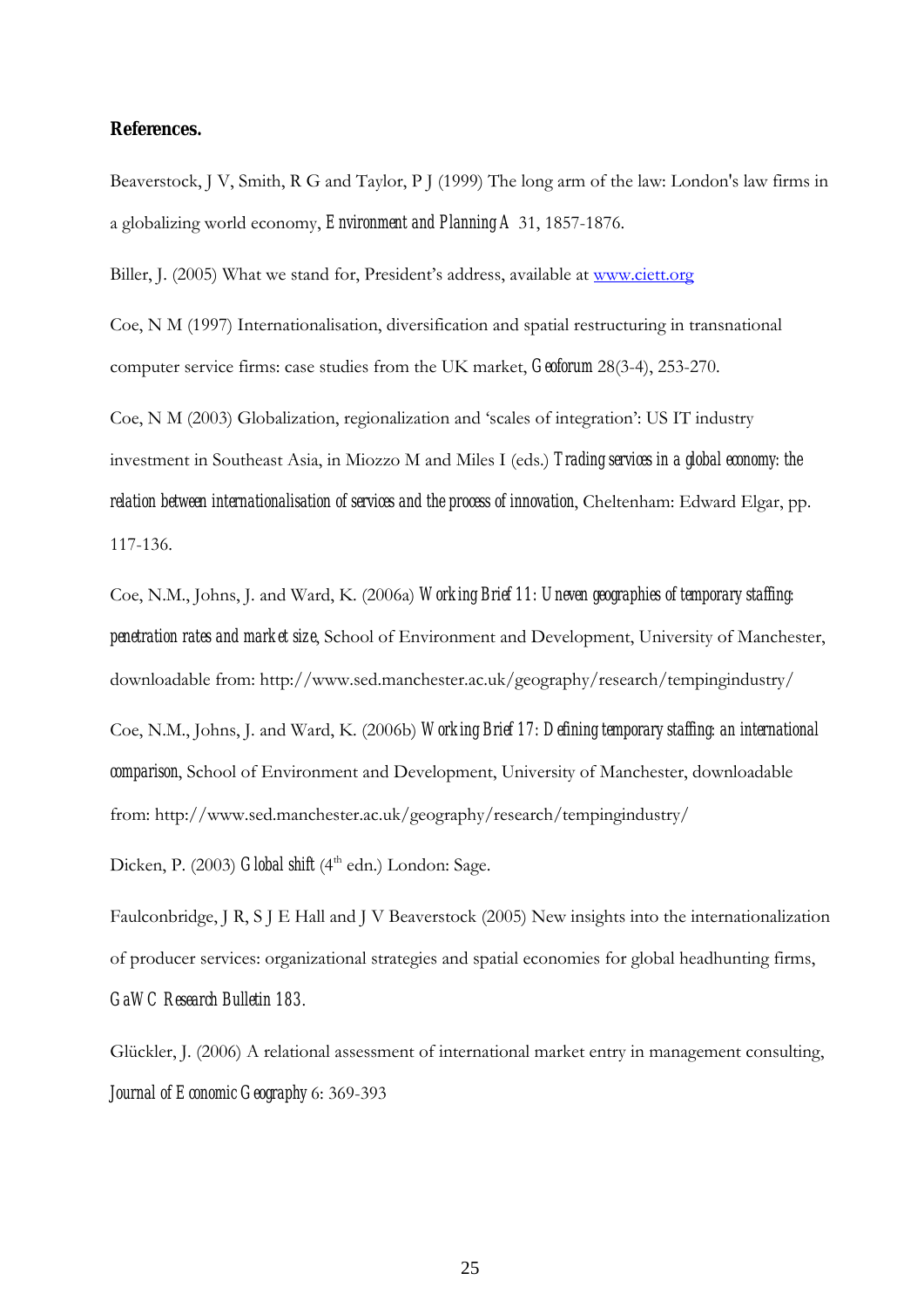Grabher, G. (2001) Ecologies of creativity: the Village, the Group, and the heterarchic organisation of the British advertising industry, *Environment and Planning A* 33: 351-374.

Greenwood, R., Rose, T., Brown, J.L., Cooper, D.J. and B. Hinings (1999) The global management of professional services: the example of accounting, In S Clegg, E Ibarra-Colado and L Bueno-Rodriquez (eds.), *Global management: universal theories and local realities*, London: Sage, 265-296.

Jones, A. (2003) *Management consultancy and banking in an era of globalization*, Palgrave, Basingstoke.

Korpi, T. and Levin, H. (2001) Precarious footing: temporary employment as a stepping stone out of unemployment in Sweden, *Work, Employment and Society* 15, 127-148

Knox, P. and Taylor, P.J. (2005) Toward a geography of the globalization of architecture office networks, *Journal of Architectural Education*, 58(3), 23-32.

Leslie, D. (1995) Global scan: the globalisation of advertising agencies, concepts and campaigns, *Economic Geography* 71: 402-426.

Peck, J. and Theodore, N. (2002) Tempted out? Industry rhetoric, labor regulation, and economic restructuring in the temporary staffing industry, *Economic and Industrial Democracy*, 23, 143-175:

Peck, J. and Theodore, N. (2006) Flexible recession: the temporary staffing industry and mediated work in the United States, *Cambridge Journal of Economics*, forthcoming

Peck, J, Theodore, N and Ward, K (2005) Constructing markets for temporary labour: employment liberalization and the internationalization of the staffing industry, *Global Networks*, 5, 3-26.

Parker, R.E. (1994) *Flesh Peddlers and Warm Bodies: The Temporary Help Industry and its Workers*. New Jersey: Rutgers University Press.

Purcell, J., Purcell, K. and Tailby, S. (2004) Temporary work agencies: here today, gone tomorrow? *British Journal of Industrial Relations*, 42, 705-725

Rogers, J.K. (2000) *Temps: the Many Faces of the Changing Workplace*. Ithaca: Cornell University Press.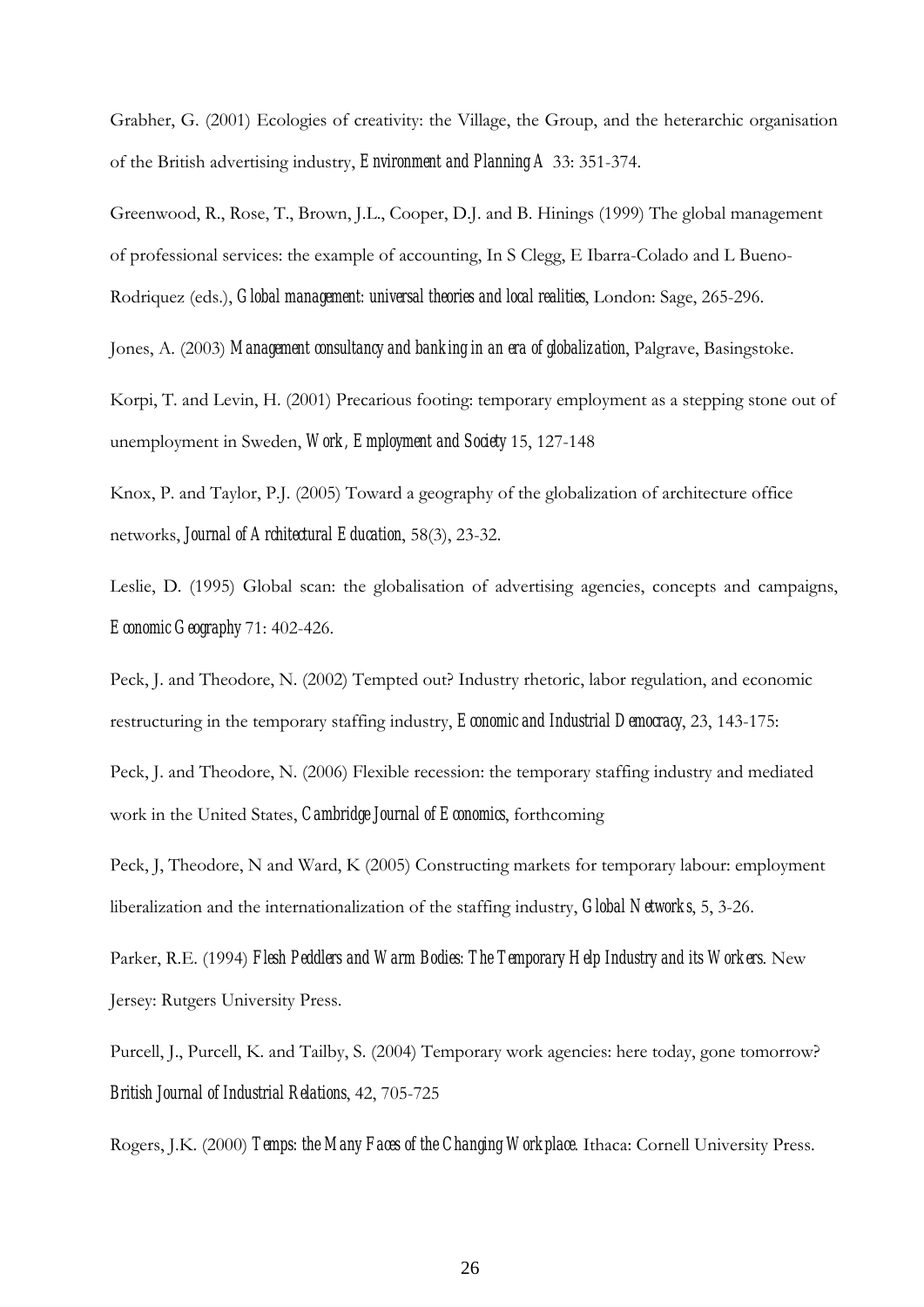Schulz, C. (2005) Foreign environments: the internationalisation of environmental producer services, *Service Industries Journal*, 25, 337-354.

Staffing Industry Analysts (2006) *Staffing Industry Sourcebook 2006*, Staffing Industry Analysts, Los Altos, CA.

Storrie, D. (ed.) (2002) *Temporary agency work in the European Union*, European Foundation for the Improvement in Living and Working Conditions, Dublin

Taylor, P.J., Catalana, G. and Walker, D. (2004) Multiple globalisations: regional, hierarchical and sectoral articulations of global business services through world cities, *Service Industries Journal*, 24, 63- 81.

Theodore, N and Peck, J (2002) The temporary staffing industry: growth imperatives and limits to contingency, *Economic Geography,* 78**,** 463-494

UNCTAD (2005) *World Investment Report 2005: The internationalization of R&D*, UNCTAD, Geneva.

Van Breugel, G., Van Olffen, W. and Olie, R. (2005) Temporary liaisons: the commitment of 'temps' toward their agencies, *Journal of Management Studies*, 42, 539-566

Vosko, L. (2000) *Temporary work: the gendered rise of a precarious employment relationship*. Toronto: University of Toronto Press.

Ward, K (2001) *Global restructuring in the temporary help industry*, Rockefeller Foundation, New York.

Ward, K. (2003) UK temporary staffing: industry structure and evolutionary dynamics, *Environment and Planning A*, 35, 889-907.

Ward, K (2004) Going global? Internationalization and diversification in the temporary staffing industry, *Journal of Economic Geography*, 4, 251-273.

Ward, K. (2005) Making Manchester 'flexible': competition and change in the temporary staffing industry, *Geoforum*, 36, 223-240